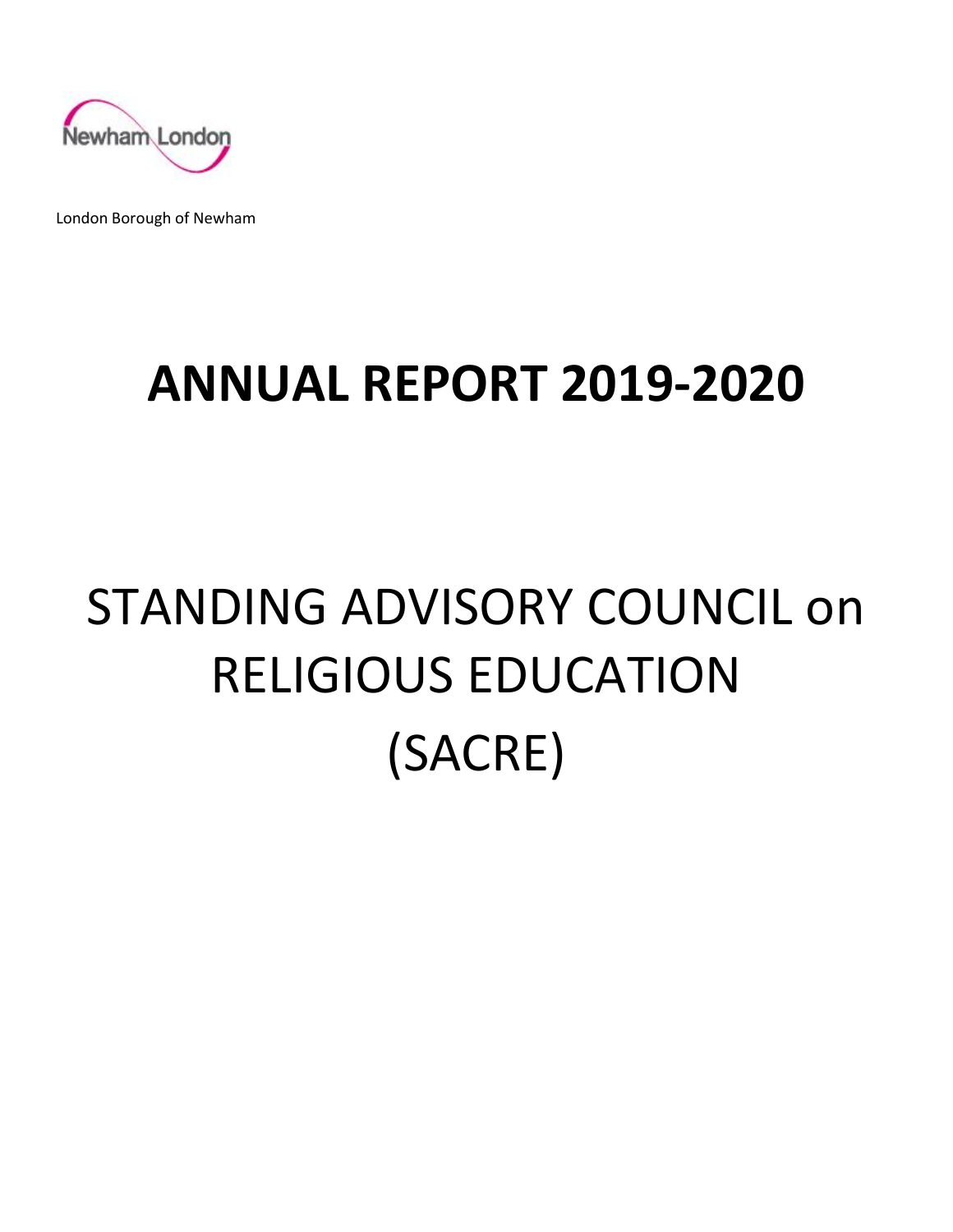|   | <b>Contents</b>                                    | Page |
|---|----------------------------------------------------|------|
|   | Introduction                                       | 4    |
| 1 | <b>Advice to statutory bodies</b>                  | 9    |
|   | The local authority                                |      |
|   | Schools                                            |      |
|   | Government or other statutory bodies               |      |
|   | Responses to the advice given, where appropriate   |      |
| 2 | Standards and quality of provision of RE           | 9    |
|   | <b>Public examinations</b>                         |      |
|   | Attainment in RE not covered by public examination |      |
|   | The quality of RE in schools                       |      |
|   | Withdrawal from RE                                 |      |
|   | Complaints about RE                                |      |
| 3 | <b>Agreed Syllabus</b>                             | 12   |
|   | If there was a review of the syllabus under report |      |
|   | When the next review will take place               |      |
| 4 | <b>Collective worship</b>                          | 12   |
|   | Compliance with statutory requirement              |      |
|   | Quality of Collective worship                      |      |
|   | Determinations                                     |      |
|   | Complaints about collective worship                |      |
| 5 | <b>Management of SACRE</b>                         | 13   |
|   | Attendance at SACRE, by committee                  |      |
|   | Membership and training                            |      |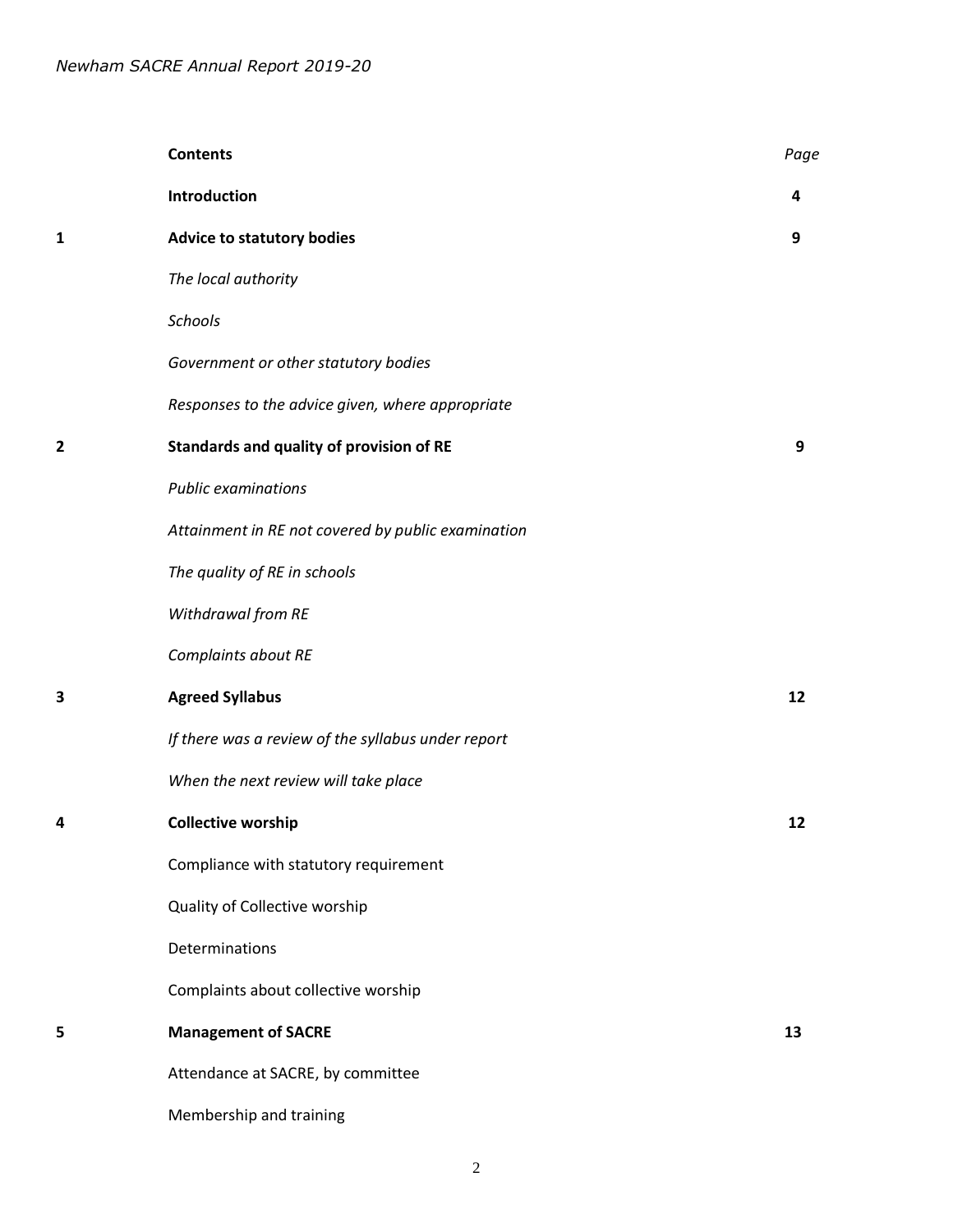Complaints about RE and collective worship

| 6                 | <b>Contribution of SACRE to the wider Local Authority Agenda</b>      | 15 |
|-------------------|-----------------------------------------------------------------------|----|
|                   | Identify what SACRE has contributed to other agendas                  |    |
|                   | SACRE's contribution to the LA's public sector quality duty           |    |
|                   | What SACRE has done to support schools through events and training    |    |
|                   | Links to broader community initiatives                                |    |
|                   | Achievements by SACRE members                                         |    |
| 7                 | Membership of SACRE, local authority officers and professional advice | 16 |
|                   | Meetings and venues 2019-2020                                         |    |
| <b>Appendices</b> |                                                                       |    |
| 1                 | Evaluation of RE and Collective Worship document 2019/29 report       | 18 |
| $\mathbf{2}$      | <b>Priorities for RE/SACRE 2020</b>                                   | 19 |
| 3                 | Agreed Syllabus statement for recovery curriculum                     | 21 |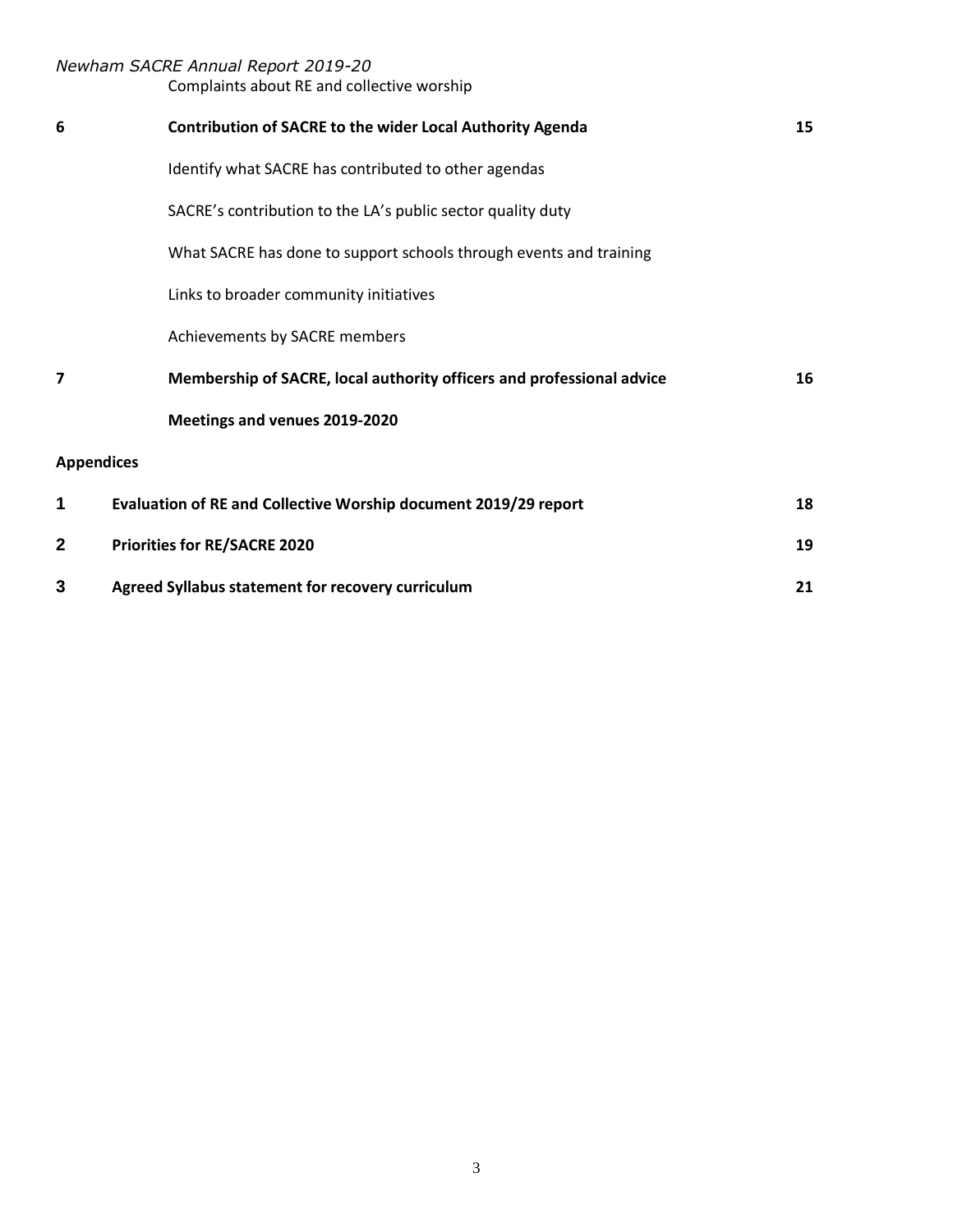#### **Introduction**

Since 1988, it has been a requirement that every local education authority (LA) has a Standing Advisory Council on Religious Education (SACRE).

Though legislation sets out both the structure and the remit of a local SACRE - principally, overseeing religious education (RE) and collective worship - in practice every SACRE has developed its own particular style and character.

Newham SACRE, which begun its work in 1989, has certainly developed its own particular style and character as this report will testify.

Some of the notable features of SACRE's work during 2019-2020 are included in this report, namely its support out to schools and its involvement with the new statutory advice for schools around teaching of Relationships, Sex and Health Education (RSHE).

It is a legislative requirement that each SACRE produces an annual report of its work and that this is sent to the Department for Education (DfE), NASACRE, to local schools and to other interested parties.

#### **Background to the Borough**

Newham is one of the most dynamic parts of the country. It has a youthful population, not an ageing one as in many other areas. There is an energy here that few other places can match. It is at the heart of one the largest areas of urban redevelopment in Europe. The Newham school census in January 2020 tells us there were 64,462 children and young people aged 4-16 in the figures on school and pupil numbers for Newham.

According to the 2011 census there were around 86.200 children and young people aged 19 or under in Newham. They make up 28% of the total population in the borough. For comparison, across London as a whole, children and young people are 24% of the population. The number of children and young people in Newham is an important feature of the area.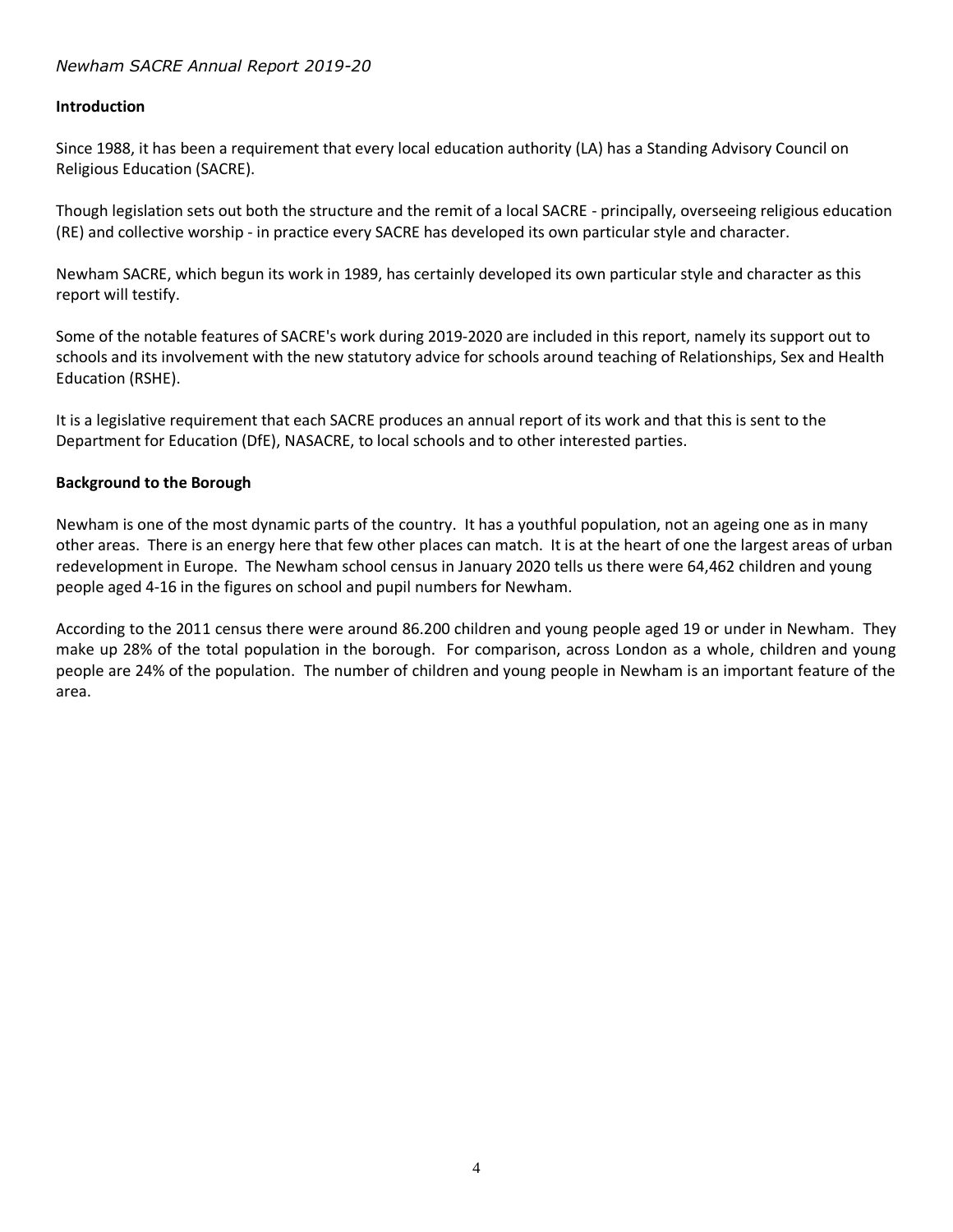

*January School Census, 2020 Data shown are for languages or groups of languages where there are 500 or more speakers within the borough*

English is the most frequently recorded first language spoken, although under one third of all pupils in Newham schools speak English as their first language.



There were 22 different languages spoken by at least 500 pupils across all of Newham's schools, and in total there were 213 languages spoken by at least 1 pupil. This, with the ethnicity break down within schools, shows there is a rich diversity within Newham schools that the teaching of Religious Education embraces.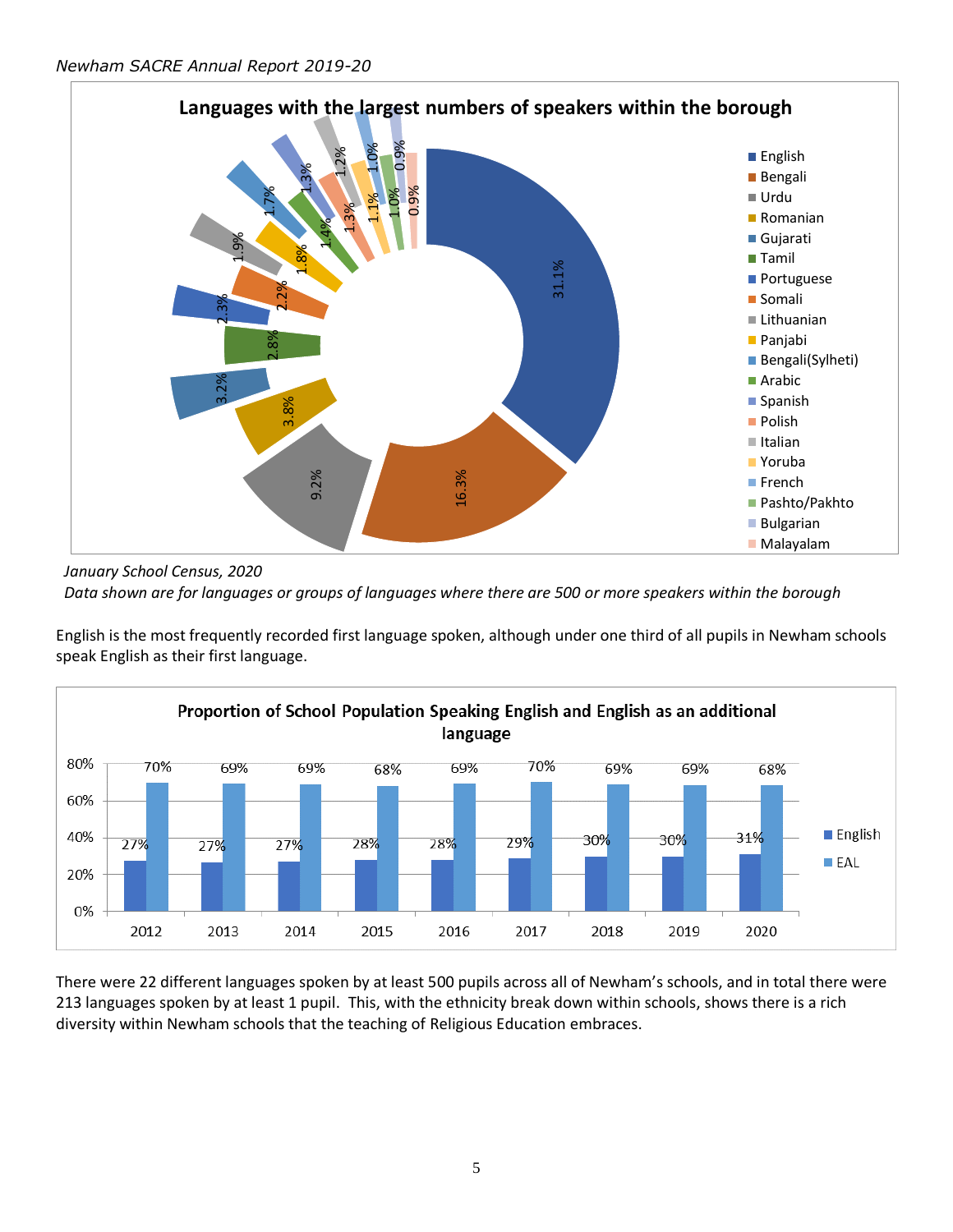Top 15 languages spoken in Newham schools in January 2020 were:

| Language spoken  | <b>Number</b> |
|------------------|---------------|
| English          | 20070         |
| Bengali          | 10499         |
| Urdu             | 5905          |
| Romanian         | 2440          |
| Gujarati         | 2045          |
| Tamil            | 1822          |
| Portuguese       | 1455          |
| Somali           | 1450          |
| Lithuanian       | 1236          |
| Panjabi          | 1192          |
| Bengali(Sylheti) | 1126          |
| Arabic           | 875           |
| Spanish          | 869           |
| Polish           | 850           |
| Italian          | 802           |

#### **Ethnicity**

 $\overline{\phantom{a}}$ 

|                                     | <b>Nursery</b> |     | Primary |      | Secondary |      | <b>Special</b> |     | <b>PRU</b>     |      | <b>Total</b> |       |
|-------------------------------------|----------------|-----|---------|------|-----------|------|----------------|-----|----------------|------|--------------|-------|
|                                     | Count          | %   | Count   | %    | Count     | %    | Count          | %   | Count          | $\%$ | Count        | %     |
| Any Other Asian Background          | 56             | 1.8 | 1509    | 48.5 | 1541      | 49.6 | 2              | 0.1 | 1              | 0.0  | 3109         | 4.8%  |
| Any Other Black Background          | 30             | 1.3 | 1439    | 60.2 | 911       | 38.1 | 9              | 0.4 | $\overline{2}$ | 0.1  | 2391         | 3.7%  |
| Any Other Ethnic Group              | 48             | 1.4 | 1866    | 54.7 | 1488      | 43.6 | 10             | 0.3 | 2              | 0.1  | 3414         | 5.3%  |
| Any Other Mixed Background          | 77             | 3.2 | 1381    | 57.5 | 934       | 38.9 | 6              | 0.2 | 3              | 0.1  | 2401         | 3.7%  |
| Any Other White Background          | 145            | 1.8 | 4634    | 58.8 | 3088      | 39.2 | 11             | 0.1 | 4              | 0.1  | 7882         | 12.2% |
| Bangladeshi                         | 245            | 1.7 | 8240    | 57.7 | 5734      | 40.2 | 41             | 0.3 | 13             | 0.1  | 14273        | 22.1% |
| <b>Black - African</b>              | 65             | 0.8 | 4163    | 48.9 | 4241      | 49.9 | 24             | 0.3 | 13             | 0.2  | 8506         | 13.2% |
| <b>Black Caribbean</b>              | 29             | 1.5 | 854     | 45.0 | 995       | 52.5 | $\overline{7}$ | 0.4 | 11             | 0.6  | 1896         | 2.9%  |
| Chinese                             | 14             | 4.2 | 212     | 64.2 | 104       | 31.5 |                | 0.0 |                | 0.0  | 330          | 0.5%  |
| Gypsy / Roma                        |                | 0.0 | 36      | 52.2 | 33        | 47.8 |                | 0.0 |                | 0.0  | 69           | 0.1%  |
| Indian                              | 112            | 1.9 | 3654    | 61.8 | 2138      | 36.2 | 3              | 0.1 | $\mathbf{1}$   | 0.0  | 5908         | 9.2%  |
| <b>Information Not Yet Obtained</b> | 24             | 4.1 | 207     | 35.1 | 350       | 59.4 | 1              | 0.2 | $\overline{7}$ | 1.2  | 589          | 0.9%  |
| Pakistani                           | 116            | 1.5 | 4324    | 56.5 | 3194      | 41.7 | 21             | 0.3 | 3              | 0.0  | 7658         | 11.9% |
| Refused                             | 2              | 0.8 | 108     | 45.0 | 130       | 54.2 |                | 0.0 |                | 0.0  | 240          | 0.4%  |
| <b>Traveller of Irish Heritage</b>  |                | 0.0 | 9       | 75.0 | 3         | 25.0 |                | 0.0 |                | 0.0  | 12           | 0.0%  |
| White - British                     | 77             | 2.3 | 1790    | 53.6 | 1457      | 43.6 | 8              | 0.2 | 8              | 0.2  | 3340         | 5.2%  |
| White - Irish                       | 1              | 2.2 | 23      | 51.1 | 21        | 46.7 |                | 0.0 |                | 0.0  | 45           | 0.1%  |
| White and Asian                     | 13             | 2.0 | 363     | 54.8 | 287       | 43.3 |                | 0.0 |                | 0.0  | 663          | 1.0%  |
| White and Black African             | 9              | 1.2 | 393     | 54.4 | 318       | 44.0 | 1              | 0.1 | 2              | 0.3  | 723          | 1.1%  |
| White and Black Caribbean           | 15             | 1.7 | 430     | 48.6 | 438       | 49.5 |                | 0.0 | $\overline{2}$ | 0.2  | 885          | 1.4%  |
| gypsy/roma                          | 3              | 2.3 | 105     | 82.0 | 20        | 15.6 |                | 0.0 |                | 0.0  | 128          | 0.2%  |
| <b>Grand Total</b>                  | 1081           | 1.7 | 35740   | 55.4 | 27425     | 42.5 | 144            | 0.2 | 72             | 0.1  | 64462        | 100%  |

*January School Census, 2020*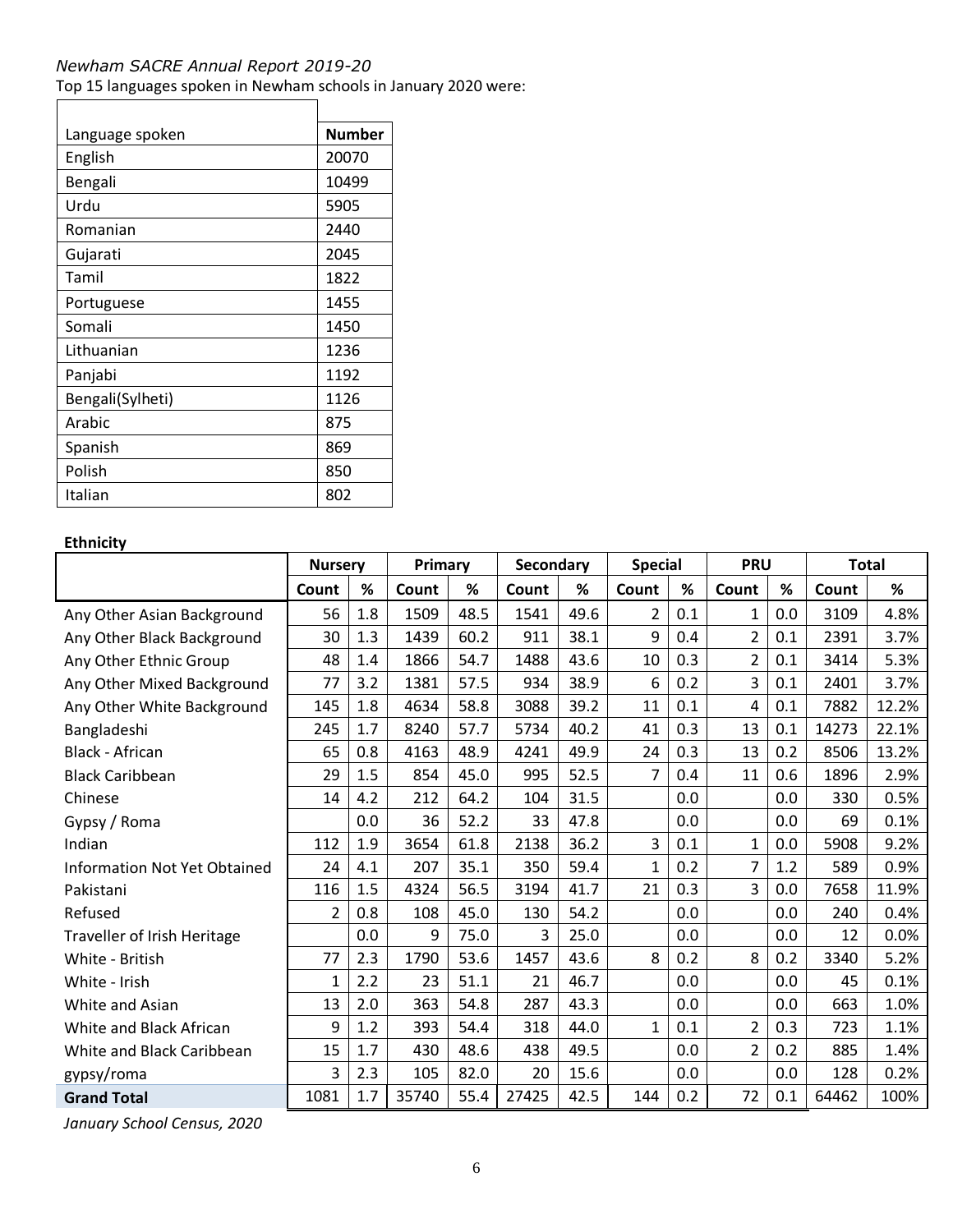In the 2011 Census, Newham had the largest proportion of non-white, non-British ethnic groups in the country. Around 93% of children and young people were from these groups; the largest proportions were of Bangladeshi (18%) and Black African (16%) origin. However, the vast majority (85%) of Newham's 0-15 year olds were born in the UK. This diversity is also expressed in terms of faiths. In the 2011 Census, 40% of the population said they were Christian, 32% Muslim (2<sup>nd</sup>) highest figure for a Muslim population of a borough in the UK) and 9% Hindu, with the rest of the population members of other faith groups or with no religious affiliation. Newham is also an area of high mobility.

#### **Figures from 2011 census**

| Religion                            | <b>Number of people</b> | Percentage |
|-------------------------------------|-------------------------|------------|
| Christian                           | 123,119                 | 40%        |
| <b>Muslim</b>                       | 98,456                  | 32%        |
| None (includes agnostics, atheists) | 29,373                  | 9.4%       |
| Hindu                               | 26,962                  | 9%         |
| Non-stated                          | 19,775                  | 6.4%       |
| <b>Sikh</b>                         | 6,421                   | 2.1%       |
| <b>Buddhist</b>                     | 2,446                   | 0.7%       |
| <b>Other</b>                        | 1,090                   | 0.3%       |
| Jewish                              | 342                     | 0.1%       |

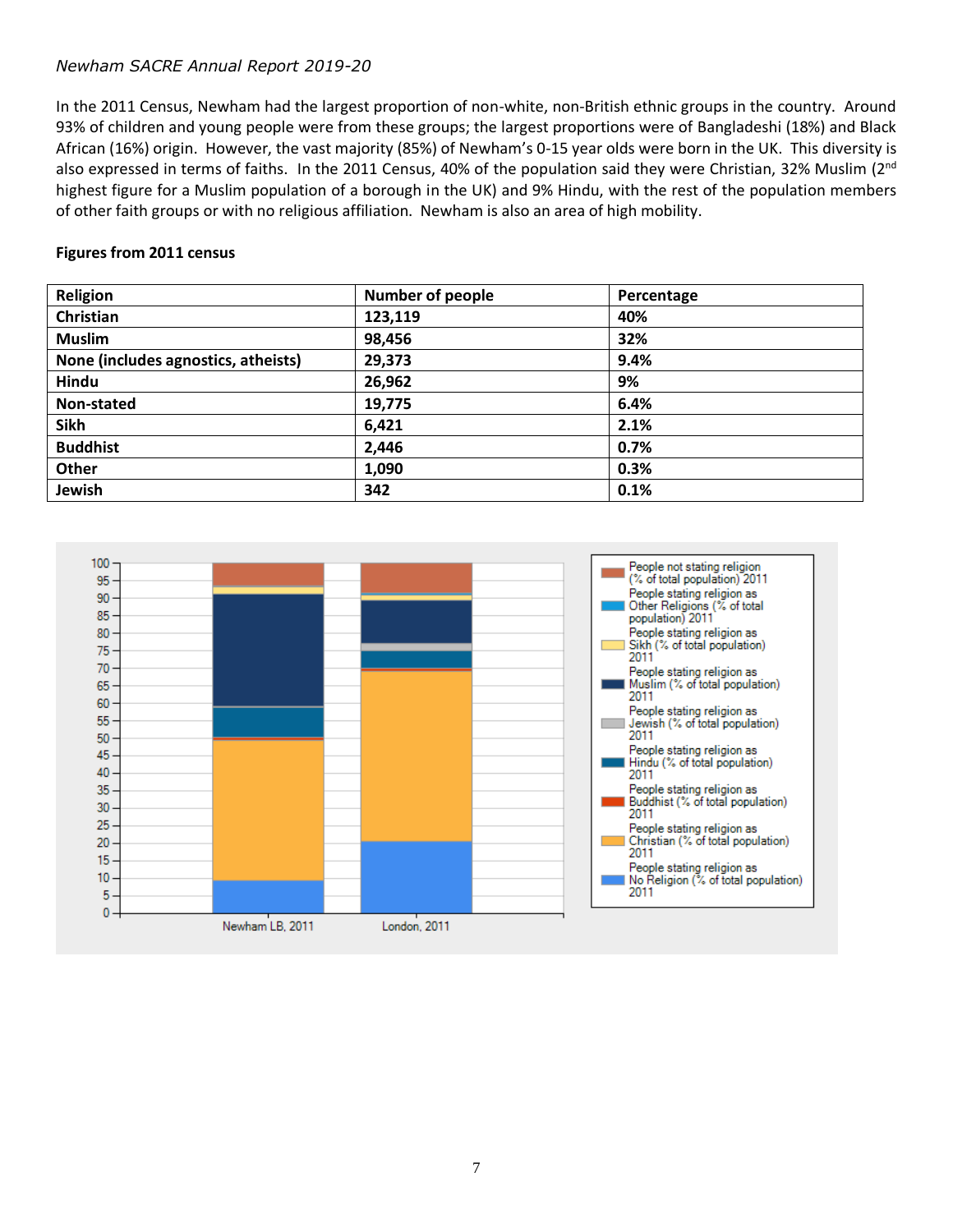## *Newham SACRE Annual Report 2019-20* **Newham Census 2011**



## Figure 4.2 – Profile of Newham residents by ethnic group



Base: All; Wave 7: (1,019), 13 May - 2 September 2013; Wave 6: (1,153), 18 April - 28 June 2011; Wave 5: (1,485), August 2007 - February 2008

Similarly, religious affiliation has not changed significantly, over four-fifths of residents (83%) regard themselves as belonging to a particular religion, which is far higher than both the London (61%) and the national averages (52%). Just 17% say they have no religion. Christianity is still the largest religion in Newham (37% residents say they are Christian), followed by Islam (32%) and Hinduism (10%). (Taken from Understanding Newham 2018)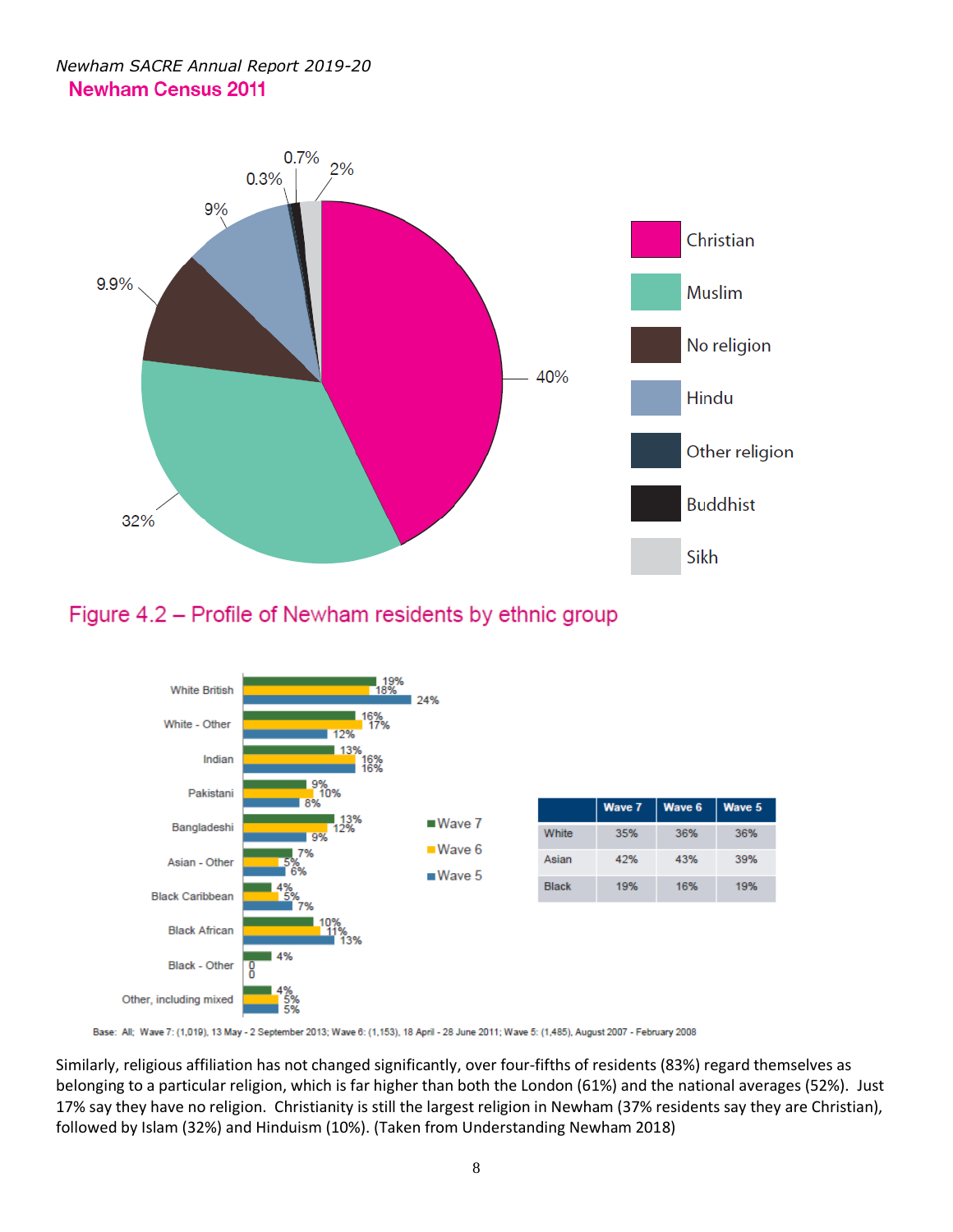## **1 Advice to Statutory bodies**

- 1.1 Within Newham, advice is available to schools in three forms, through:
	- the SACRE RE consultant;
	- regular CPD opportunities for RE and a collective worship course run by RE Matters and
	- SACRE documents being sent electronically into every school.
- 1.2 The RE consultant to SACRE has given advice to the local authority on a number of occasions in 2019/2020. Some of these have fallen into assistance with parental objections to a part of the school curriculum on the basis of religion. The meetings often have to unpack cultural rather than religious objections, offering a great learning experience for parents as well as school leaders.

A large part of work for SACRE, and the RE consultant in particular, since March 2019 has been the new advice given to schools around Relationships, Sex and Health Education (RSHE). Schools have requested SACRE and the RE consultant to lead on how this statutory advice should be implemented in Newham schools. The RE consultant and the Newham RSHE advisor (along with one of our borough training schools) won a bid in February 2020 to train schools across North-East London and the East on the DfE 'train the trainer' programme. This has given the RE consultant a chance to share good practice around faith/student-sensitive RSHE to schools in Newham and in the surrounding areas.

The consultant sent out SACRE's advice on Ramadan and fasting in schools for Muslim pupils, which was received well by schools and shared through NASACRE with over 20 other local authorities nationally. The consultant has also provided training for local faith leaders on the content of the RE syllabus, as well as hosting school visits to their places of worship.

1.3 The SACRE short film on the value of RE is now available to watch online a[t https://youtu.be/JD-G24cNiAw.](https://youtu.be/JD-G24cNiAw) It celebrates the role of SACRE, faith leaders, teachers and pupils in working together successfully in a local area to ensure high quality RE.

## **2 Standards and quality of provision of Religious Education**

## 2.1 Public examinations

Due to COVID 19 and lockdown there are no published examination results in RE/RS for summer 2020 that we can analyse as a local authority.

Looking to national standards, the Joint Council for Qualifications has published this for GCSE RS results (cumulative percentages).

Summer 2020 results were issued under a different set of circumstances due to the COVID-19 pandemic and care must be taken when comparing to previous years.

| <b>Subject</b>           | Gender        | Number   | % of Total | <b>CUMULATIVE PERCENTAGES by Grade</b> |        |        |         |
|--------------------------|---------------|----------|------------|----------------------------------------|--------|--------|---------|
|                          |               | Sat      | No. Sat    | 7/A                                    | 4/C    | 1/G    |         |
| <b>Religious Studies</b> | Male          | 113026   | 4.0        | 26.6                                   | 74.7   | 99.2   | 100.0   |
|                          |               | (113417) | (4.1)      | (22.2)                                 | (64.4) | (97.4) | (100.0) |
|                          | Female        | 134598   | 4.7        | 42.8                                   | 86.1   | 99.7   | 100.0   |
|                          |               | (135605) | (4.9)      | (37.9)                                 | (79.1) | (99.2) | (100.0) |
|                          | Male & Female | 247624   | 4.4        | 35.4                                   | 80.9   | 99.5   | 100.0   |
|                          |               | (249022) | (4.5)      | (30.7)                                 | (72.4) | (98.4) | (100.0) |

The figures in brackets are the equivalent provisional figures for 2019.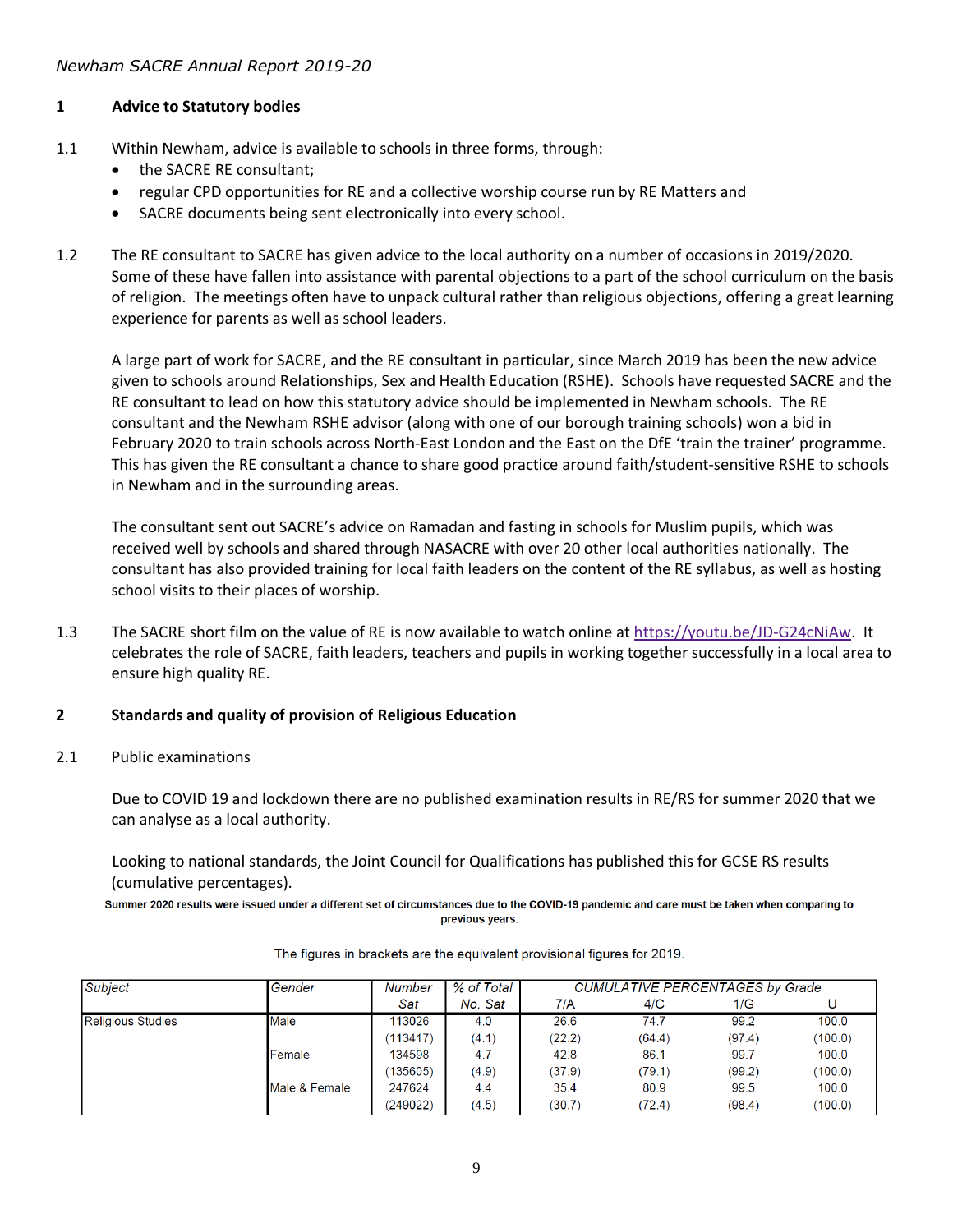Looking to national standards the Joint Council for Qualifications has published this for A'Level RS results (cumulative percentages).

| <b>Religious Studies</b> | Male          | 4662    | 1.3   | 10.9  | 34.4   | 62.    | 87.3   | 97.0   | 99.7   | 100.0   |
|--------------------------|---------------|---------|-------|-------|--------|--------|--------|--------|--------|---------|
|                          |               | (5434)  | (1.5) | (4.5) | (21.4) | (49.9) | (75.3) | (91.0) | (97.5) | (100.0) |
|                          | Female        | 12877   | 3.0   | 11.4  | 37.7   | 67.8   | 90.4   | 97.9   | 99.9   | 100.0   |
|                          |               | (13972) | (3.2) | (4.3) | (22.1) | (50.8) | (77.3) | (92.6) | (98.4) | (100.0) |
|                          | Male & Female | 17539   | 2.2   | 11.3  | 36.4   | 66.4   | 89.6   | 97.7   | 99.8   | 100.0   |
|                          |               | (19406) | (2.4) | (4.3) | (21.9) | (50.5) | (76.7) | (92.1  | (98.2) | (100.0) |
|                          |               |         |       |       |        |        |        |        |        |         |

#### 2.2 Attainment in RE

Schools continue to make use of the Agreed Syllabus levels from 2016 in assessing pupil's attainment in RE. The RE consultant has worked with primary and secondary subject leaders through network meetings on grading and assessing pupils work in 2019-20.

The RE Advisor has systematically reviewed school Ofsted reports in order to maintain an overview of standards within schools.

From September 2019- March 2020 the total number of inspections are as follows:

| <b>Total Inspections</b>   |   |  |
|----------------------------|---|--|
| <b>Nursery Inspections</b> | 1 |  |
| <b>Primary Inspections</b> | q |  |
| Secondary Inspections      | 1 |  |
| Special school             | 1 |  |

Comments within Ofsted reports about RE, culture and diversity:

#### **Nursery, Infant, Junior and Primary Schools:**

- o Odessa: Pupils have regular opportunities to learn about and celebrate events from different cultures. Examples include Diwali and Chinese New Year. These opportunities help pupils understand and respect people with differing beliefs and customs.
- $\circ$  St Luke's: Religious Education (RE) and collective worship provide important space for personal reflection on the person of Jesus and life's big questions about meaning and purpose. The RE curriculum reflects the vision of the school in terms of its focus on Christianity and its inclusion of religious diversity. Parents, many of whom are Christian, said that it is important to them that the school embraces all religions and diverse cultures. The introduction of 'Understanding Christianity' resources has deepened pupils' thinking about the key concepts of Christianity. This is evident in written outcomes, in teaching, in the school environment and when speaking with pupils. They can discuss their ideas showing the respect that is expected as one of the school's values. RE creates a safe space in which pupils can both agree and disagree with others. They understand that RE is about similarities and differences and how, for some people, faith is a help in their everyday lives. Their own social action demonstrates the idea of love in action but does not always show an understanding of deeper ethical and moral motivations
- o Upton Cross: Leaders recognise the importance of broadening pupils' horizons. They make sure that pupils learn about different faiths and cultures.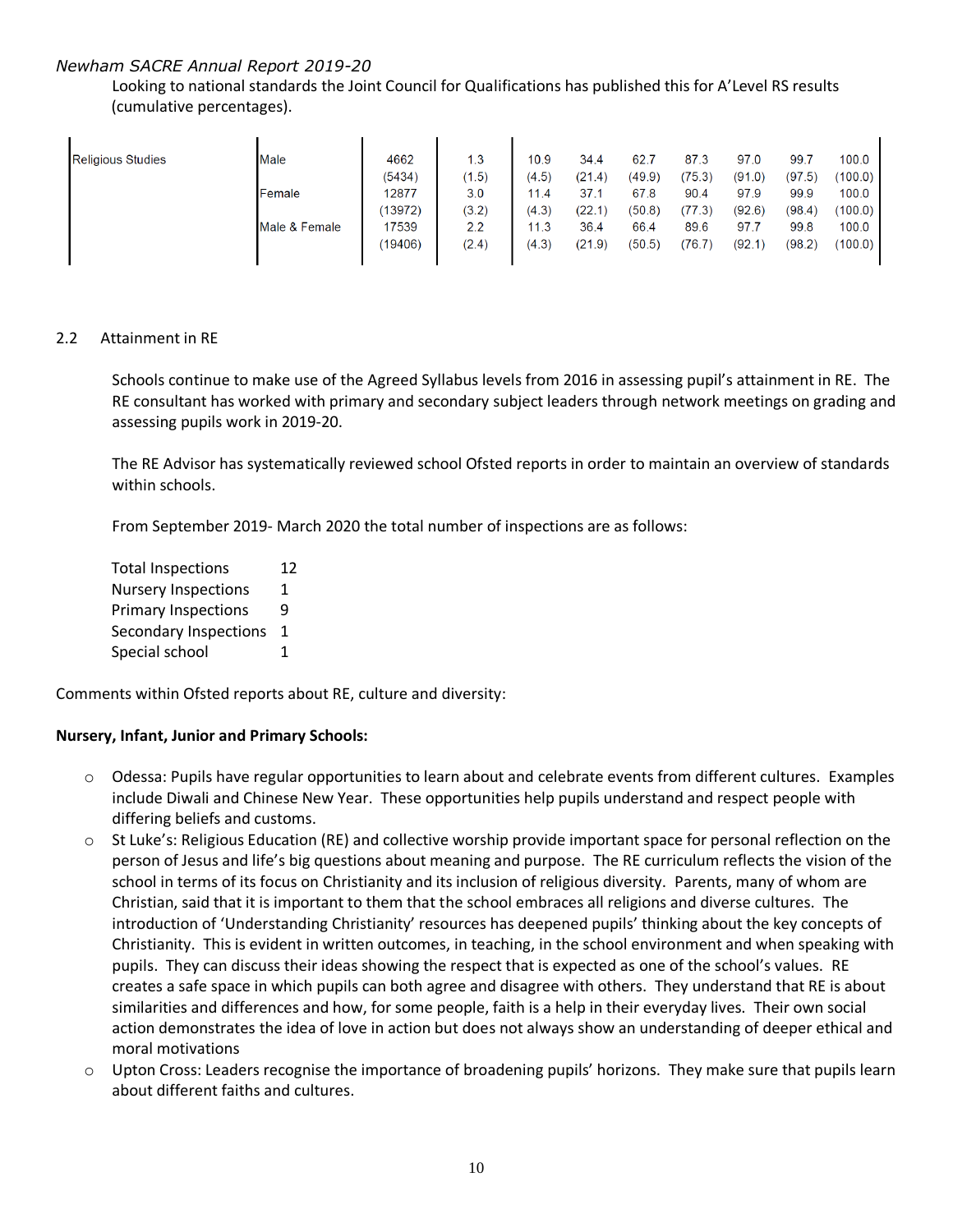#### 2.3 The quality of RE provision in schools

From the LA's monitoring of schools, we know that 13 pupils have been withdrawn from RE lessons across primary and secondary schools, and 1 pupil has been withdrawn from collective worship from a total of 63,149 pupils. This means that 99.99% of pupils are in Newham RE lessons, and 99.99% of pupils are in acts of collective worship.

#### **Primary**

RE

|                | Outstanding | Good | <b>Needs</b><br>attention | Inadequate |
|----------------|-------------|------|---------------------------|------------|
| No. of schools | 18          |      |                           |            |
| Percentage     | 30%         | 68%  | 2%                        | ገ%         |

#### **Secondary**

RE

|                | Outstanding | Good | <b>Needs</b><br>attention | Inadequate |
|----------------|-------------|------|---------------------------|------------|
| No. of schools |             |      |                           |            |
| Percentage     | 29%         | 64%  | 7%                        | ገ%         |

From monitoring schools needs, Newham SACRE has discovered that secondary schools want to work further on upskilling non-specialist teachers who are now teaching RE. One school has asked for support, as they have changed to everyone sitting GCSE examinations in RS, in how they upscale to teaching the whole year group. Primary schools highlight their need for training around monitoring pupils' progress in RE. The LA will seek to provide some CPD around these areas for schools in 2021.

#### 2.4 Withdrawal from RE

There were 13 pupils withdrawn from Religious Education in 2019-20. This sustains our low figures over the last ten years and SACRE believes this flows from the authorities emphasis on inclusion, and the hard work of schools to explain the purpose of RE and the importance for all pupils to receive education about other's beliefs. We are grateful to local faith leaders being prepared to go into schools and talk about this issue directly with families from their own religion to support understanding around the purpose of RE in our area and keep everyone, as far as possible, receiving RE.

#### 2.5 Complaints about RE

There have been no formal complaints received about RE from any Newham schools during 2019-20.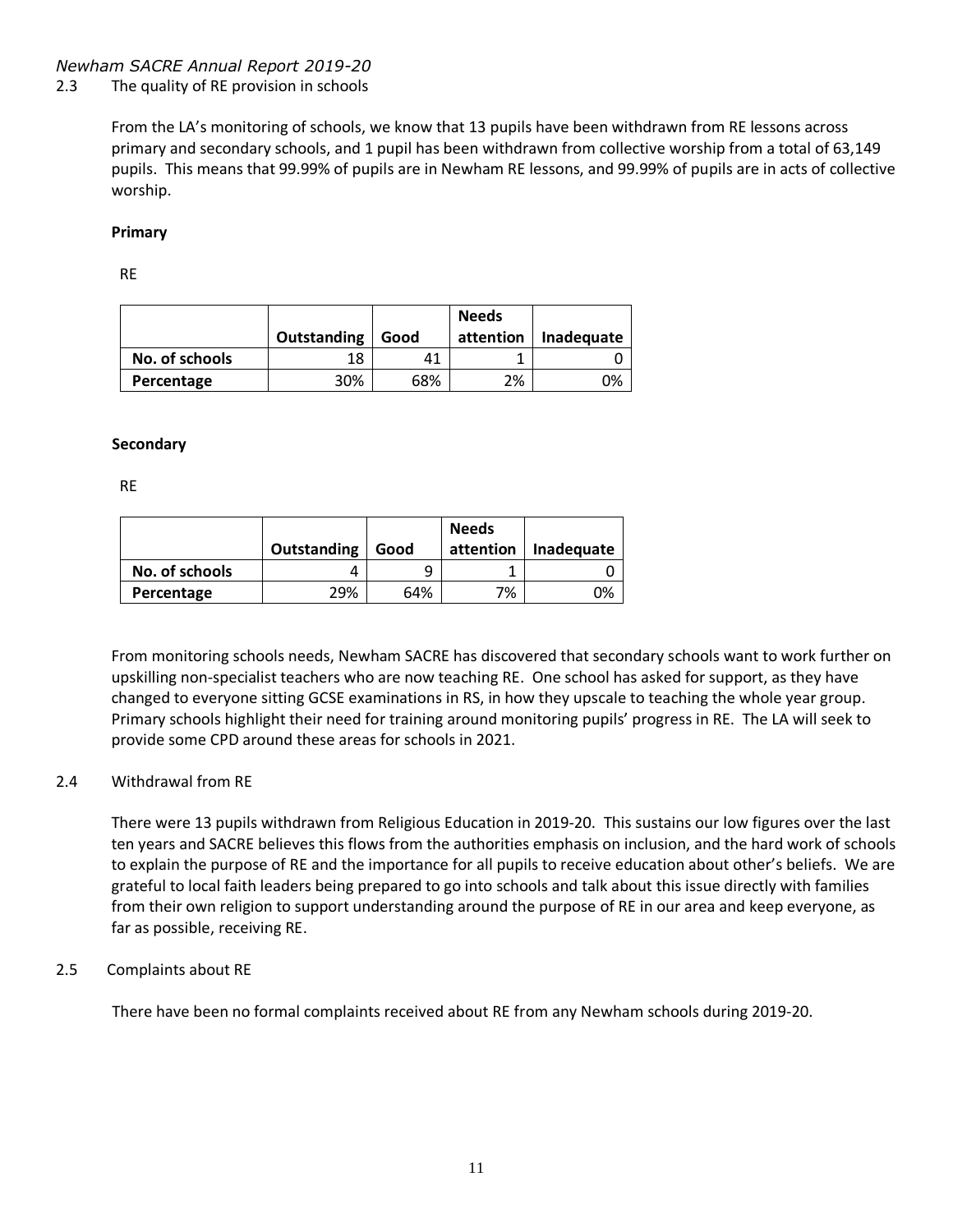## **3 Agreed Syllabus**

- 3.1 Religious Education (RE) is not part of the National Curriculum but is a local responsibility. It is for this reason that, by law, each local authority must produce an agreed syllabus for RE. Legislation also requires that an agreed syllabus be reviewed every five years. The new Newham Agreed Syllabus was published in September 2016, building on the success of our last syllabus. We started the process of reviewing our agreed syllabus in January 2020. This was then placed on hold in March 2020 due to COVID 19.
- 3.2 SACRE is also delighted that virtually all free schools and academies within Newham have chosen to adopt the Newham Agreed Syllabus. 2019-2020 was spent supporting schools to deepen subject knowledge in Judaism and Humanism, along with a focus on the new Ofsted framework inspections.
- 3.3 SACRE decided in June 2020 to allow schools to teach a recovery curriculum, if they wanted to, in the autumn term 2020, due to schools returning from lockdown. The RE consultant worked on providing materials and support to schools in order to help teachers lead discussions around important themes. See appendix 3 for further details.

#### **4 Collective worship**

#### 4.1 Compliance with the statutory requirement

Collective Worship has been reviewed and monitored in Newham through the collection of relevant data from schools, which has shown:

#### **At Primary:**

| Outstanding | Good | <b>Needs</b><br>attention | Inadequate |
|-------------|------|---------------------------|------------|
|             | 42   |                           |            |
| 28%         | 69%  | 3%                        | ባ%         |

#### **At secondary:**

| Outstanding | Good | <b>Needs</b><br>attention | Inadequate |
|-------------|------|---------------------------|------------|
|             |      |                           |            |
| 29%         | 64%  | 7%                        | በ%         |

From this data it can be seen that 95% of schools judged, using our Newham criteria, that their acts of collective worship were good or outstanding.

From the LA's monitoring of schools we know that 1 pupil has been withdrawn from Collective worship from a total of 63,149 pupils. This means that 99.99% of pupils are in acts of collective worship.

4.2 Determinations: There were no requests for a determination from schools in 2019-2020, and there were no renewals.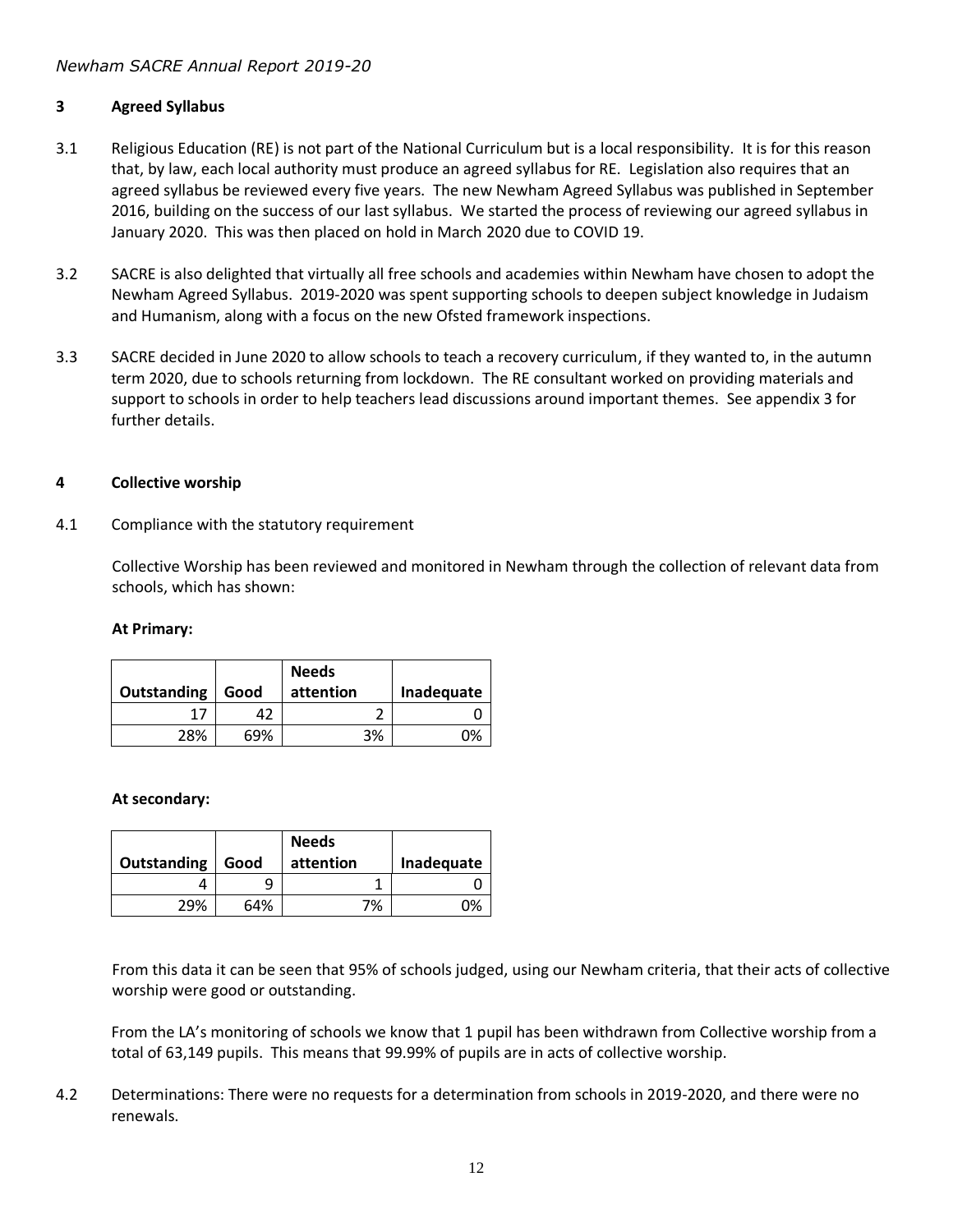Complaints about collective worship: there were no complaints received by the LA or SACRE about collective worship in 2019-20.

#### **5 Management of SACRE**

5.1 Attendance at SACRE, by committee SACRE has been quorate for all of its meeting in the year September 2019-August 2020.

#### **Chart of SACRE attendance 2019-2020**

| <b>SACRE</b>                        | Role                                          | 09/10/2019 | 06/11/2019 | 05/02/2020 | 18/06/2020 | 07/10/2020 |
|-------------------------------------|-----------------------------------------------|------------|------------|------------|------------|------------|
| Aisha Sheikh                        | Member                                        | Y          | Y          | Y          | Y          | Y          |
| Akhter Raouf                        | Member                                        | Υ          | apol       | Υ          | Y          | Y          |
| Alexia Charalambous                 | Guest                                         | n/a        | n/a        | n/a        | n/a        | Y          |
| Asma Hussain                        | Member                                        | Y          | Υ          | Υ          | Y          | Y          |
| Chetna Gandhi                       | Member                                        | Y          | Y          | Υ          | Y          | Y          |
| <b>Claire Clinton</b>               | Officer                                       | Y          | Y          | Y          | Y          | Y          |
| Councillor Aisha Siddiqah           | Member                                        | Y          | Y          | Υ          | Y          | Y          |
| <b>Councillor Canon Ann Easter</b>  | Member                                        | Υ          | apol       | Υ          | Y          | Y          |
| <b>Councillor James Beckles</b>     | Vice-Chair                                    | Y          | apol       | apol       | Y          | Y          |
| Councillor Joshua Garfield          | Member                                        | apol       | apol       | Υ          | Y          | Y          |
| Councillor Pushpa Makwana           | Member                                        | n/a        | n/a        | Υ          | Y          | Y          |
| <b>Councillor Julianne Marriott</b> | Guest-lead<br>cabinet member<br>for education | Υ          | n/a        | n/a        | n/a        | n/a        |
| <b>Edward Hoyle</b>                 | Member/Deputy<br>Chair                        | Υ          | apol       | Υ          | Y          | Y          |
| Elicia Lewis                        | Member                                        | n/a        | apol       | Υ          | Y          | Y          |
| Erin Docherty                       | Officer                                       |            |            |            |            | Y          |
| Georgina Neal                       | Officer                                       |            | Y          |            | Y          |            |
| <b>Gillian Striesow</b>             | Member                                        | Y          | apol       | You        | Y          | Y          |
| Imam Khalil Laher                   | Member                                        | Υ          | apol       |            | Y          | apol       |
| Jo Mathias                          | Member                                        | Υ          | apol       | Y          | Y          | Y          |
| Jo Sell: Newham RSHE<br>advisor     | Guest                                         | Υ          | Y          | n/a        | n/a        | Y          |
| Kishor Varsani                      | Member                                        | Υ          | apol       | apol       | Y          | Y          |
| Marie Hardie                        | Chair                                         | Υ          | apol       | Y          | Y          | Y          |
| Mariyam Ahmed                       | <b>Student SACRE</b><br>chair                 |            | apol       | apol       | Υ          | Y          |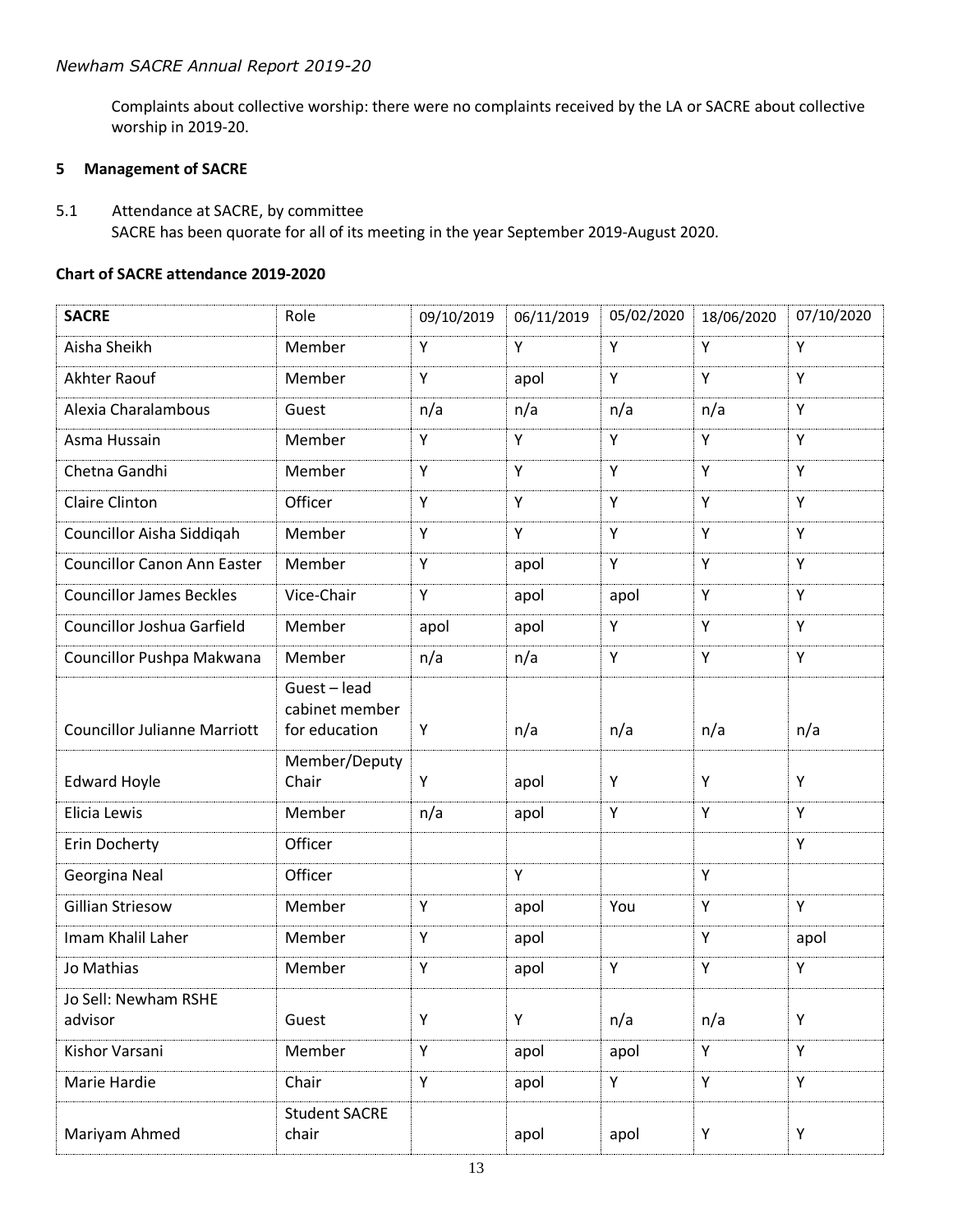| <b>SACRE</b>                               | Role                               | 09/10/2019 | 06/11/2019 | 05/02/2020 | 18/06/2020 | 07/10/2020 |
|--------------------------------------------|------------------------------------|------------|------------|------------|------------|------------|
| <b>Matthew Portal</b>                      | Officer                            | Y          | apol       | Left       | Left       | left       |
| Ms Ellen Kemp                              | Member                             | Y          | apol       | Y          | Y          | Y          |
| Pat McFarlane                              | Member                             | Y          | apol       | apol       | Y          | Y          |
| Puja Roudh                                 | Member                             | Y          | apol       | apol       | Y          | apol       |
| Rakesh Samplay                             | Member-<br>Police faith<br>officer | n/a        | n/a        | n/a        | Υ          | Y          |
| Rafiq Patel Minhaj Ul Qur'an               | Member                             | Υ          | apol       | apol       | Υ          | apol       |
| Rev Christina Asinugo                      | Member                             | Y          | Y          | apol       | Υ          | apol       |
| Rev Rob Ryan                               | Member                             | Y          | apol       | apol       | Apol       | apol       |
| <b>Rev Susan Lucas</b>                     | Member                             | Y          | Y          | apol       | Apol       | apol       |
| Ross Paton                                 | Officer                            | Y          |            | Y          | Y          | Y          |
| <b>Ruth Everett</b>                        | Member                             | Y          | Y          | apol       | Y          | Y          |
| Saquat Ali                                 | Member                             | Y          | apol       | Y          | Y          | Y          |
| Sarah Heath                                | Member                             | Y          | apol       | Y          | Y          | Y          |
| Shah Muhmud                                | <b>Council Staff</b>               | Y          | apol       | Y          | Y          |            |
| Sharmin Ali                                | Member                             | Y          | Υ          | Υ          | Υ          | Y          |
| Shirley Fortune/Antonella<br><b>Burgio</b> | Secretary                          | Υ          | Υ          | Υ          | Υ          | Y          |
| Surinder Singh Jandu                       | Member                             | Y          | apol       | Y          | Y          | Y          |
| Susanna Harskamp                           | Guest                              | n/a        | n/a        | n/a        | n/a        | Y          |
| Tanarum Afshan                             | Member                             | Υ          | Y          | Υ          | Υ          | Y          |
| Venerable Makure Mangala                   | Member                             | Y          | apol       | Y          | Y          | Y          |
| Yael Callaghan                             | Member                             | apol       | Υ          | apol       | Y          | Y          |

#### 5.2 Membership and training

Membership continues to be good, as is attendance at meetings.

In 2014 we created a 'buddy' system for all new members of SACRE. This has meant that new members had someone to sit with at meetings, and a point of contact outside of meetings with any issues they wanted to explore further. As a SACRE, we have always given new members the NASACRE booklet that explains their role on SACRE. This is no-longer available to purchase as all the resources are available on-line at the NASACRE website. The clerk has given all members of SACRE the username and password so these can be accessed by members.

In November 2019 we did some SACRE training for all members about their role on SACRE and how they can help us at meetings.

5.3 Complaints about RE and Collective worship: There have been none received.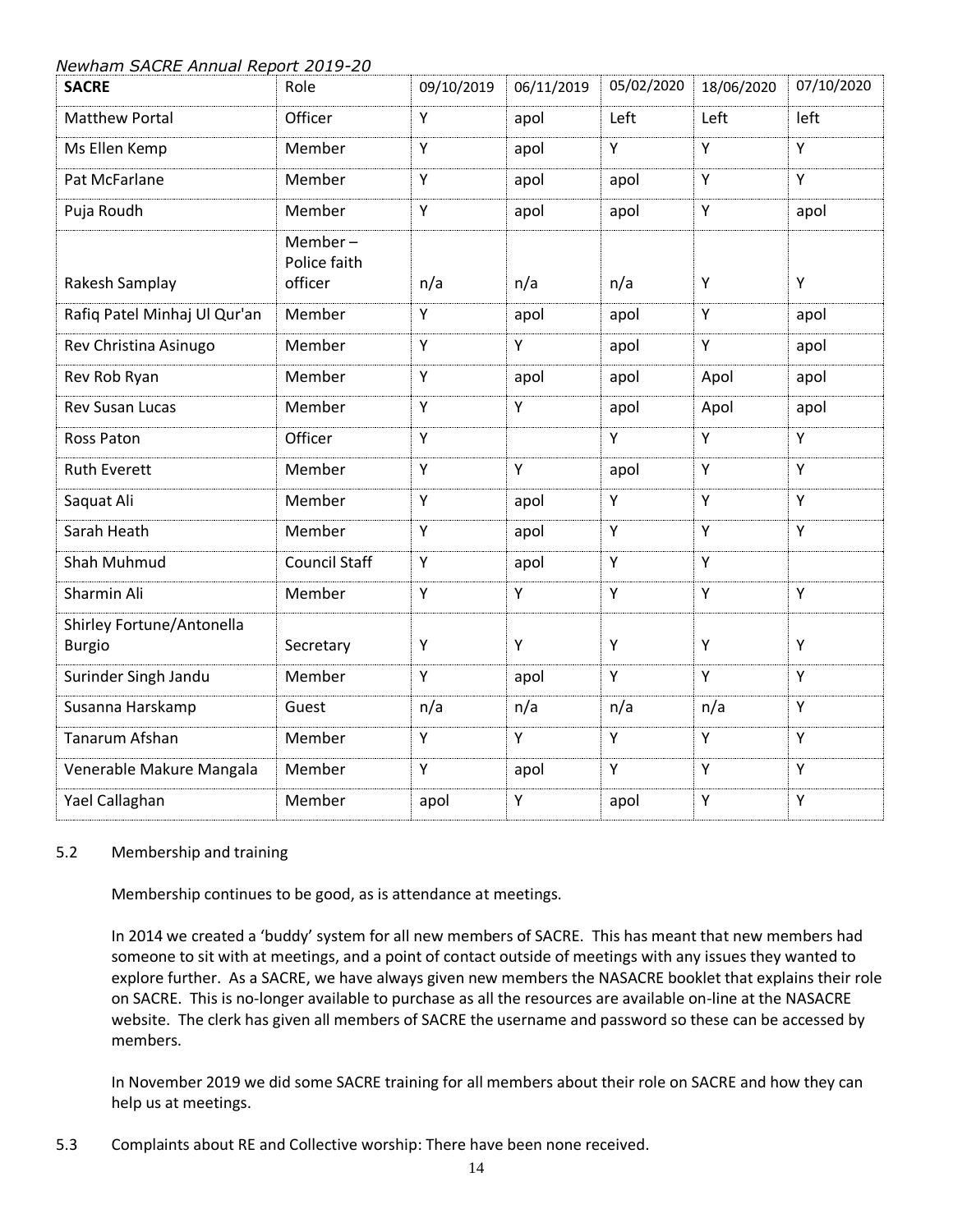#### 5.4 Meetings

As is the usual SACRE practice, we held our three meeting in three different venues to reflect the main three groups who make up Newham SACRE. We also had a fourth meeting as we wanted to work with schools, faith communities and the LA on advice around teaching of RSHE. We held our June meeting virtually, with it being live streamed on the LA's YouTube channel. This has ensured that SACRE has continued to be active and discharge its responsibilities fully.

| October 2019  | <b>Stratford Town Hall</b> |
|---------------|----------------------------|
| November 2019 | Dockside Newham            |
| February 2019 | Ramgarhia Gurdwara         |
| June 2020     | Virtually                  |

#### **6 Contribution of SACRE to wider Local Authority agenda**

6.2 What SACRE has contributed to other agendas

Newham Council – Two of our Members are involved wider in the Local Authority. Ellen Kemp is a Member of Newham Councils Overview and Scrutiny Committee and Education, Children and Young People Scrutiny Commission while Councillor James Beckles is also Cabinet Member for Crime and Community Safety

Governors Forum – Ellen Kemp is on this, and often represents SACRE along with other members. She also is chair of Newham's Governor Association.

Newham has set up annual neighbourhood and faith groups around the borough, bringing the religious and nonreligious community together. Many SACRE members are part of these conferences and continue to support project work outside of these meetings, trying to build community cohesion.

We have had Shah Muhmud (Newham's Community Engagement coordinator), Claire Clinton (SACRE consultant) and Rakesh Samplay working with the LA to help support faith groups during COVID 19 lockdown. From this work, the LA now has action plans in all departments that involve religion and worldviews as part of the plans for the development of work within the LA. This is an exciting development. A Forum of Faiths has been set up and has been launched.

#### 6.3 SACRE's contribution to the LA's public sector equality duty:

Councilors who are SACRE members have contributed to the LA's ongoing work to ensure all groups within Newham have a voice in the decision making and policies of the council. The chair of the student SACRE group sits on the young mayor's council board with a brief on health and wellbeing.

6.4 SACRE's contribution to support schools through events and training

Five SACRE members have visited a number of schools in 2019-2020 to observe RE and Acts of Collective Worship taking place in Newham schools.

SACRE members have made contributions to initial teacher training by coming to sessions run by Claire Clinton, the SACRE consultant, to talk to trainee teachers about their religious practices and beliefs.

Many SACRE members have hosted school visits to their places of worship throughout the year. SACRE members have also gone into schools to lead collective worship times as well as being a school faith visitor.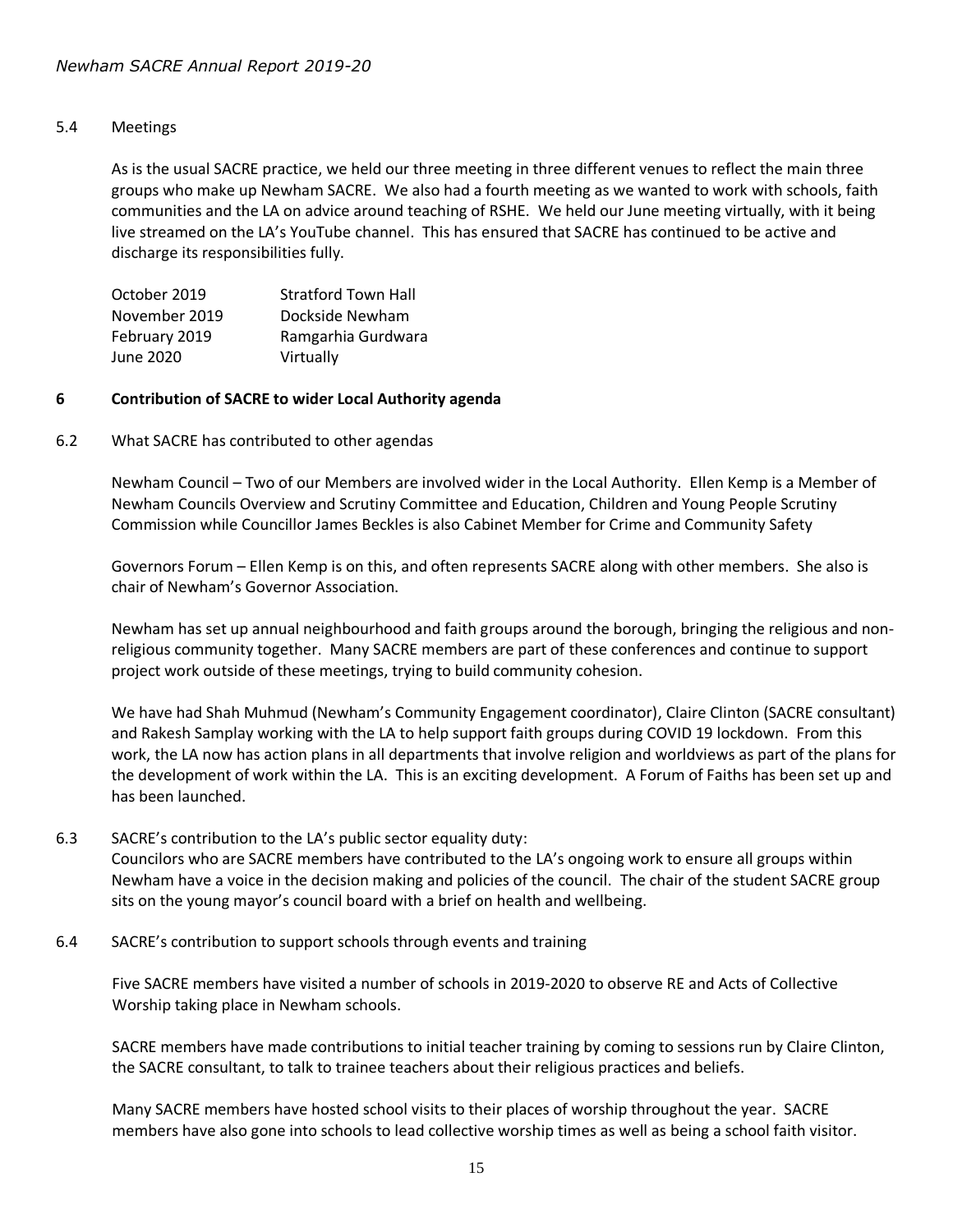#### *Local*

SACRE maintains a link with RE Matters (run by the SACRE RE consultant), which provides termly network meetings for all Newham schools on RE, as well as a number of continuing professional development days throughout the academic year (NQT training for RE; ITT primary and secondary SCITTs; Junior and Infant RE conference days; collective worship training; SMSC advice; visit a place of worship database and competition). RE Matters runs a student SACRE group, between the secondary schools, who meet half termly, and whose chair sits as part of the young mayor's cabinet in Newham, as well as being members of the adult Newham SACRE group.

RE Matters also provides whole staff twilights training events, lesson modelling and advice around RE, CW and SMSC to Newham schools.

SACRE have supported RE Matters practically by providing faith visitors to meetings and conferences throughout the year.

6.5 Links to broader community initiatives

Newham SACRE is a part of NASACRE and the LA consultant is a member of AREIAC, NATRE and the NASACRE executive.

#### *Achievements by SACRE members*

During the year, individual SACRE members made significant contributions not only to RE within the local community but also within a wider arena. Examples included:

- Student SACRE worked with adult SACRE members to investigate questions about ecology, religion & worldviews. Student SACRE gained a small grant from Hockerill Education trust that allowed them to make some films on what different religions and worldviews believe about how people should treat nature and the world. They then went on to work with an artist to create some artwork around what they wanted to say to the world on this issue. Films that the students created can be viewed at <https://www.youtube.com/watch?v=bxCJaWkAyrg&list=PLBm9k0V6w4-VHT0Tlt30q0y3Vr5Z6TApk>
- We reviewed and published up-to-date advice on Ramadan to schools in Newham.

#### 7 **SACRE arrangements**

#### *Professional and administrative support*

During the year 2019-20, three LA officers supported SACRE professionally and administratively:

- o Claire Clinton as professional RE consultant;
- o Matthew Portal as the Local Authority link office, and
- o Shirley Fortune/Antonella Burgio as clerk to SACRE.

*Finance:* The sum of **£17,772.16** was made available through the LA to support the work of SACRE during the year. The sum covered the cost of employing an RE consultant, the cost of clerking SACRE, membership of NASACRE and attending conferences, refreshments, printing and postage for all SACRE. (These figures break down to: £1550 for the clerk to SACRE; printing £135.90, and catering for meetings: £389.40; NASACRE membership £95; RE Advisor consultant £15,399.86; postage £42; NASACRE conference and travel £160).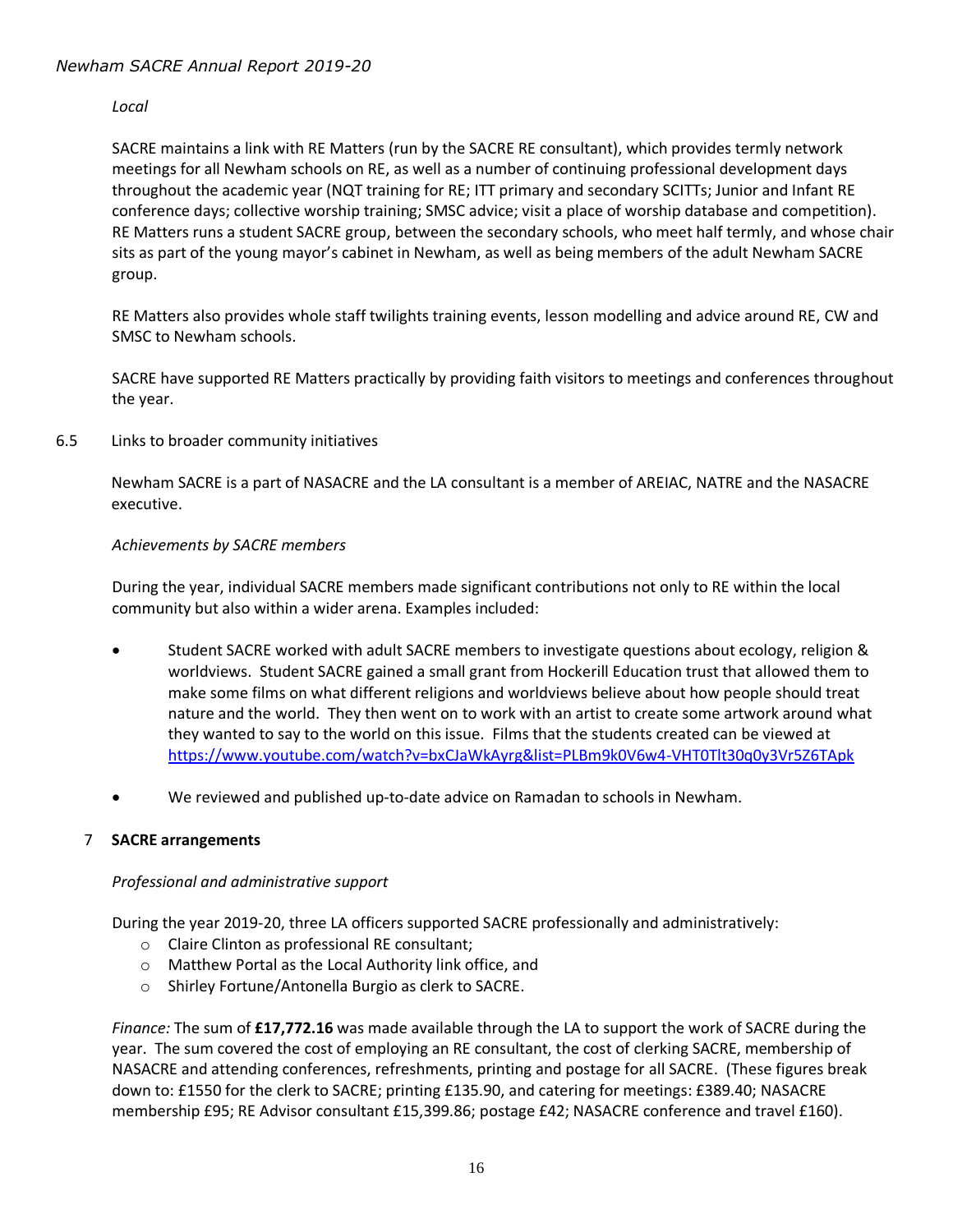#### **Membership of Newham SACRE 2019-2020**

#### **Church of England panel**

Ruth Everett Rev. Christiana Asinugo Ms Ellen Kemp Rev Sue Lucas Rev Rob Ryan

#### **LA panel**

Councillor James Beckles, Saquat Ali (LA Governor rep), Councillor Joshua Garfield Councillor Aisha Siddiqah Councillor Pushpa Makwana Councillor Canon Ann Easter

#### **Other faiths panel**

Kishor Varsani (Hindu) Yael Callaghan (Jewish) Edward Hoyle (Humanist) Vice Chair Raffiq Patel (Sufi Muslim) Surinder Jandu (Sikh) Ahktar Rouf Funke Oham (Free Church) Gillian Striesow (Methodist) Venerable Mangala (Buddhist) Asma Hussain (Shia Muslim) Puja Roudh (Sikh) Imam Kahlil Laher (Sunni Muslim) Sharmin Ali (Sunni Muslim)

#### **Teacher panel**

Chetna Gandhi Elicia Lewis Marie Hardie Chair Aisha Sheikh, Pat McFarlene Taranum Afshan Jo Mathias Stephen Madigan Sarah Heath

**Student SACRE chair's and vice-chair's** Maryam Ahmed

#### **Local Authority lead officers**

Claire Clinton Matthew Portal Shah Muhmud

Ross Paton/Erin Docherty Rakesh Samplay

#### **Clerk to SACRE** Mrs Shirley Fortune

Mrs Antonella Burgo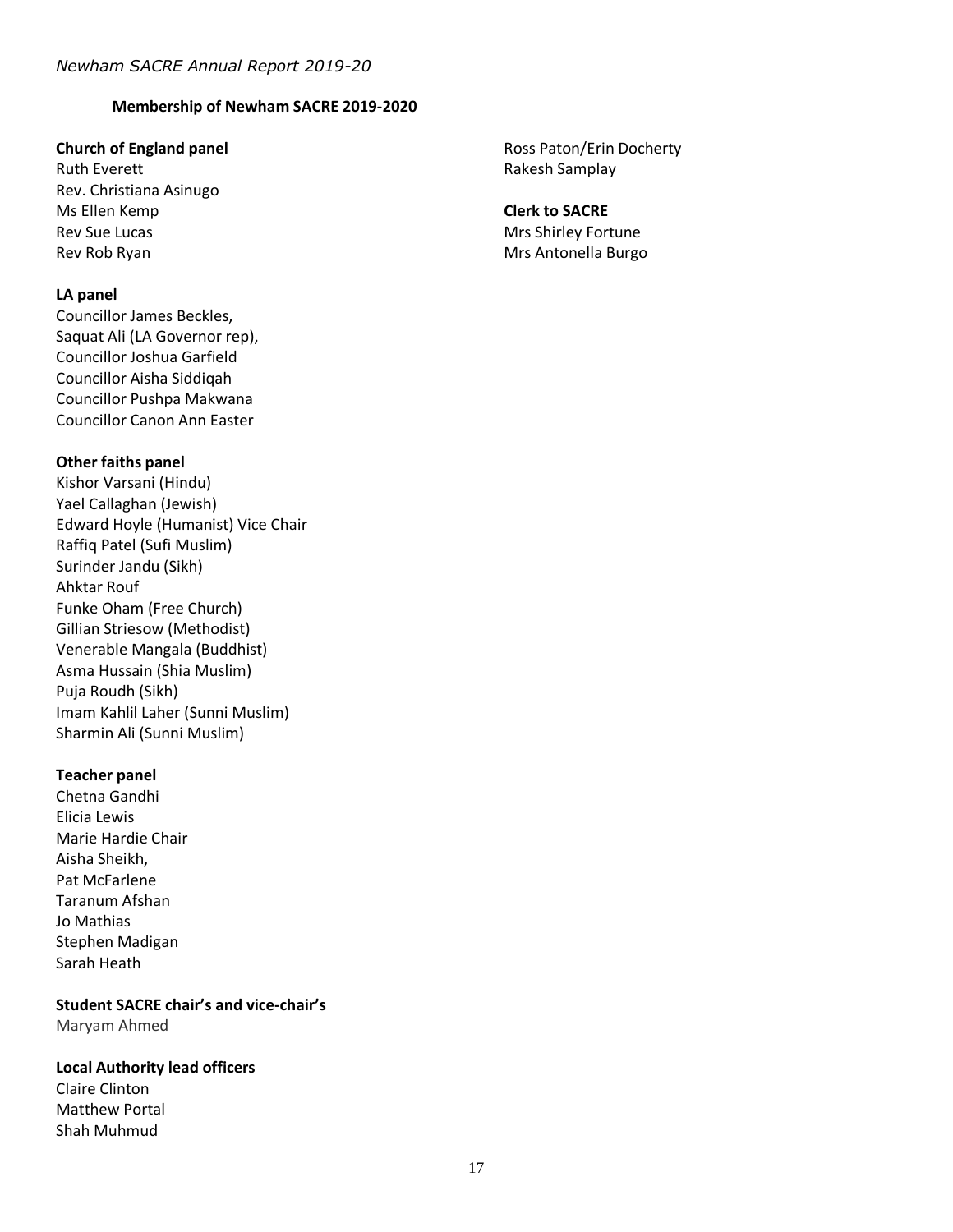#### **Appendix 1: Review and analysis of Monitoring RE and CW information from schools in Newham**

In March 2020, schools were asked to fill in a self-assessment form on Religious Education and Collective Worship. From the information given back from schools we have found out that:

There were 63,149 pupils in Newham schools in January 2020 from Reception to Year 12. 13 pupils were withdrawn from RE and 1 pupil from collective worship across our secondary and primary schools, a very low figure. 99.99% of children are not withdrawn from Religious Education and Collective Worship in Newham primary schools.

99.99% of students are not withdrawn from Religious Education, and 99.99% are not withdrawn from Collective Worship in Newham Secondary Schools. In Religious Education, 3 pupils are withdrawn at secondary and 10 pupils at primary. In Collective Worship no pupils are withdrawn at secondary and 1 pupil at primary.

Schools work very hard at keeping children within both of these aspects of schools' life, and we feel these figures show the success of our agreed syllabus working in our local community.

Within the monitoring form, schools were asked to assess their provision. Below the table shows the figures given.

#### **Primary**

RE

|                | Outstanding | Good | <b>Needs</b><br>attention | Inadequate |
|----------------|-------------|------|---------------------------|------------|
| No. of schools | 18          | 41   |                           |            |
| Percentage     | 30%         | 68%  | 2%                        | ገ%         |

Collective Worship

|                |             |      | <b>Needs</b> |            |
|----------------|-------------|------|--------------|------------|
|                | Outstanding | Good | attention    | Inadequate |
| No. of schools |             |      |              |            |
| Percentage     | 28%         | 69%  | 3%           | ገ%         |

#### **Secondary**

RE and Collective had the same results this year

|                | Outstanding | Good | <b>Needs</b><br>attention | Inadequate |
|----------------|-------------|------|---------------------------|------------|
|                |             |      |                           |            |
| No. of schools |             | q    |                           |            |
| Percentage     | 29%         | 64%  | 7%                        | ገ%         |

*SACRE will seek to work with those schools expressing a need for support in RE and CW during the next year.*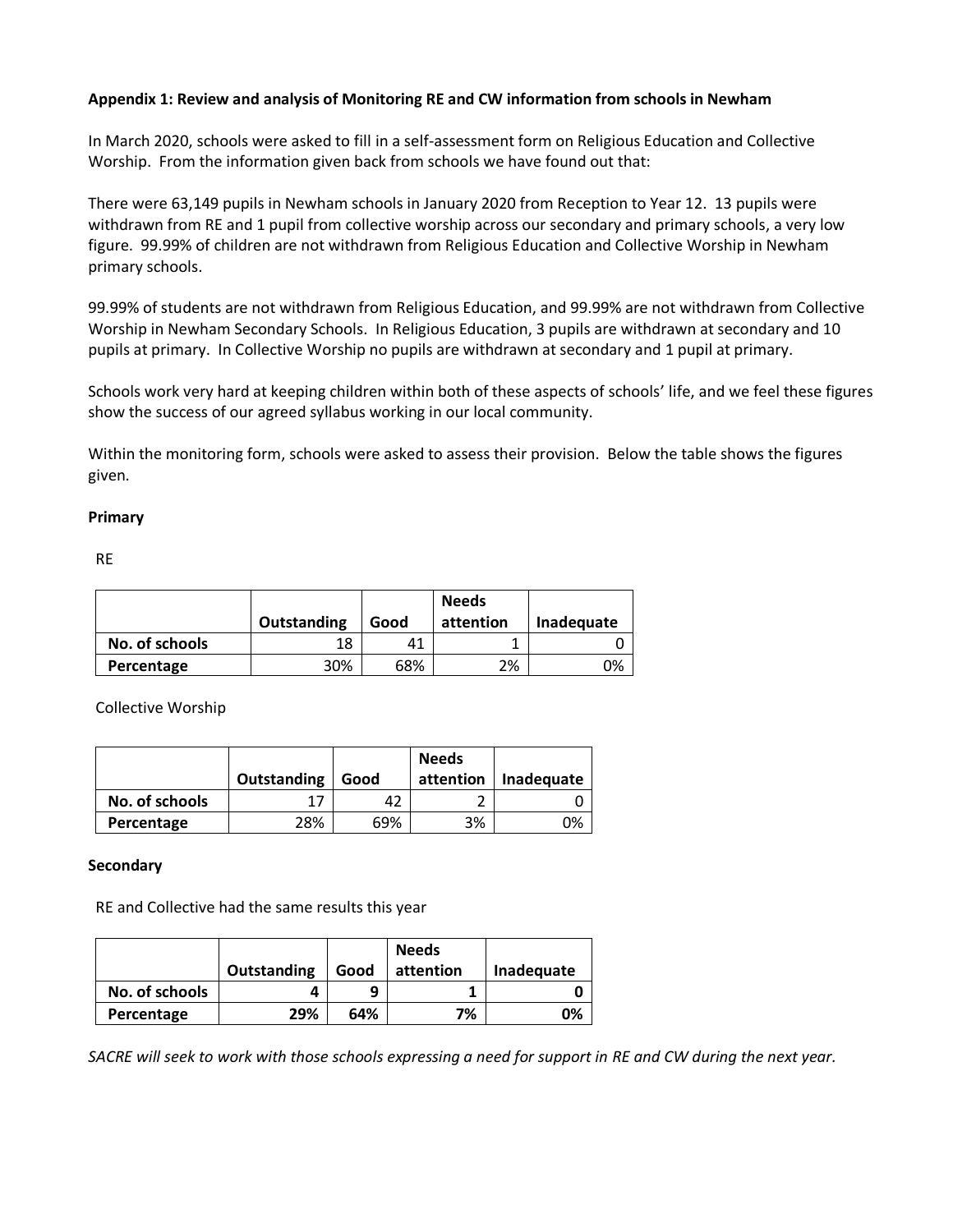| Key: | Task completed |
|------|----------------|
|      | Task to do     |
|      | Task started   |

| <b>No</b>               | Priority                            | Date                                                                                                                                                          | Process                                                                                                                                                                                                                                                                                                                                                                                                                                                                                                                                                                                                                                                                                                                                                                                            |                        | <b>Outcomes</b>                                                                                                                                                                                                                                                                                | Cost/resource<br><i>implications</i>                                                                    |
|-------------------------|-------------------------------------|---------------------------------------------------------------------------------------------------------------------------------------------------------------|----------------------------------------------------------------------------------------------------------------------------------------------------------------------------------------------------------------------------------------------------------------------------------------------------------------------------------------------------------------------------------------------------------------------------------------------------------------------------------------------------------------------------------------------------------------------------------------------------------------------------------------------------------------------------------------------------------------------------------------------------------------------------------------------------|------------------------|------------------------------------------------------------------------------------------------------------------------------------------------------------------------------------------------------------------------------------------------------------------------------------------------|---------------------------------------------------------------------------------------------------------|
| 1                       | Annual report<br>produced           | February<br>2020<br>January 2020<br><b>Feb 2020</b><br><b>March 2020</b><br>April onwards<br>2020<br><b>Sept 2020</b><br><b>Sept 2020</b><br>December<br>2020 | Discuss GCSE, and AS exam analysis in meeting from<br>2019 Annual report<br>Publish 2019 anonymised report to schools & on LA<br>$\bullet$<br>website<br>Review schools survey at February SACRE meeting<br>2019, and pass new draft for sending out to schools<br>RE Advisor to e-mail RE subject leaders new 2020<br>monitoring forms, and ask for monitoring survey to be<br>completed by July 2020<br>RE Advisor to collect returns from schools<br>$\bullet$<br>RE Advisor to write Annual report from September<br>$\bullet$<br>2020, ready for review at SACRE October 2020 meeting<br>RE Advisor to liaise with LA data team to get 2020<br>$\bullet$<br>GCSE, A/S exam analysis for RE September 2020<br>Send final Annual Report 2020 to DFE and NASACRE -<br>$\bullet$<br>December 2020 | $\bullet$<br>$\bullet$ | Both the LA &<br>SACRE will know<br>that they are<br>discharging their<br>legal duty to<br>produce an annual<br>report by 31.12.20<br>LA & SACRE will<br>have an overview<br>provided on the<br>implementation of<br>the Agreed Syllabus<br>in schools and<br>school needs around<br>RE and CW | Total cost of<br>this work to<br>be met from<br>Adviser's<br>commissioned<br>time budget,<br>paid by LA |
| $\overline{\mathbf{2}}$ | Membership<br>of SACRE              | <b>Feb 2020</b><br>On-going                                                                                                                                   | RE advisor and SACRE members to suggest new<br>$\bullet$<br>recruits: ongoing<br>Ensure each panel is quorate<br>$\bullet$<br>Work with Mayoral office for new appointment of<br>$\bullet$<br>councillors                                                                                                                                                                                                                                                                                                                                                                                                                                                                                                                                                                                          | $\bullet$              | a good breath and<br>diversity of faiths<br>established on<br><b>Newham SACRE</b><br>SACRE as far as is<br>possible is<br>representative of<br>Newham population                                                                                                                               | No cost<br>implication                                                                                  |
| 3                       | Supporting<br>good RE in<br>schools | January 2020<br>onwards                                                                                                                                       | Members should visit at least one school to see RE<br>$\bullet$<br>lessons in $2020 -$ on-going<br>Consider new ways in which SACRE can support<br>$\bullet$<br>excellent RE in Newham schools                                                                                                                                                                                                                                                                                                                                                                                                                                                                                                                                                                                                     | $\bullet$              | Members develop a<br>vision and ownership<br>for how SACRE can<br>support good RE in<br>schools<br>Members visit local<br>Newham schools get<br>a better<br>understanding of<br>what good RE looks<br>like                                                                                     | No cost<br>implication                                                                                  |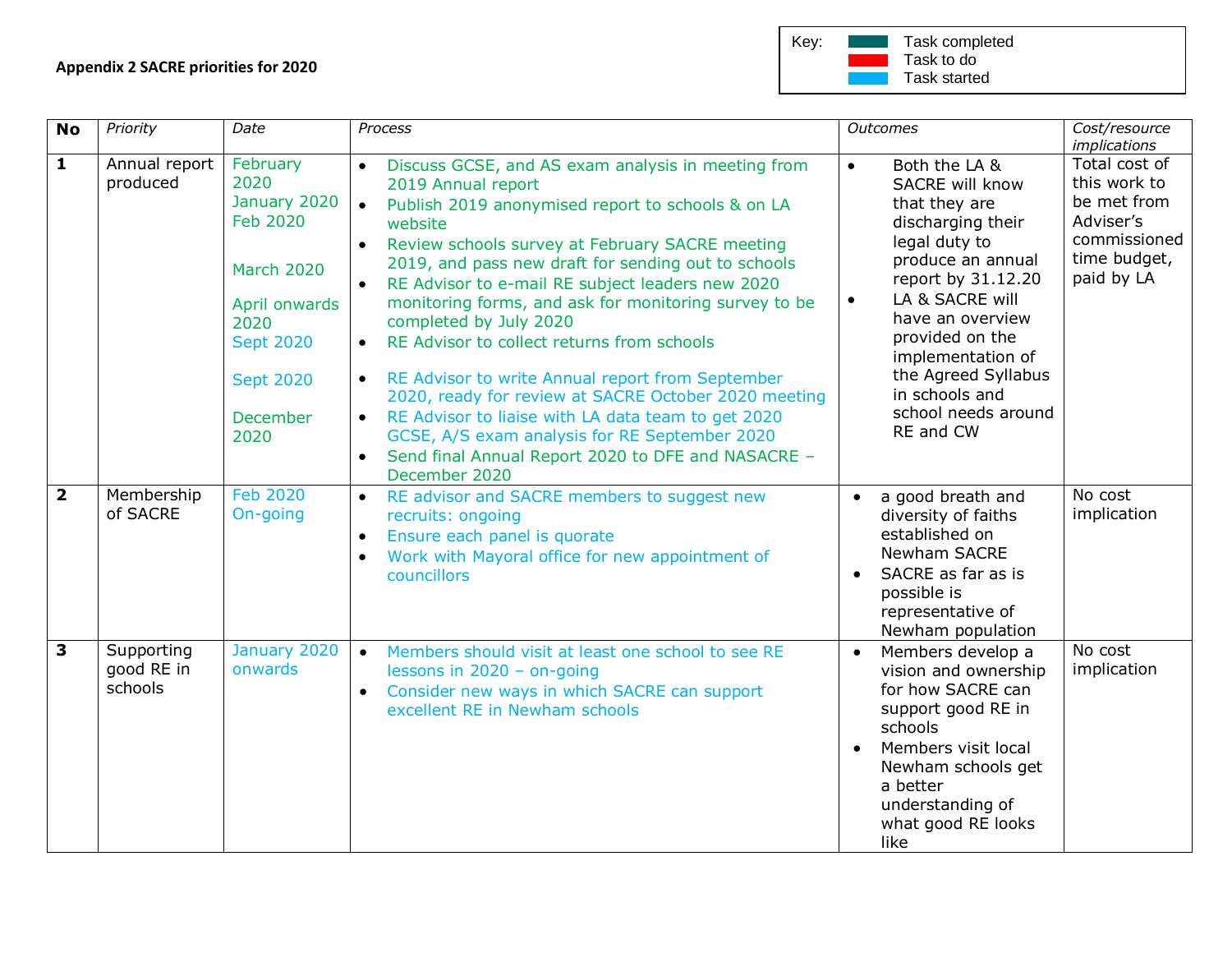*Newham SACRE Annual Report 2019-20*

| <b>No</b> | Priority                                  | Date                         | Process                                                                                                                                                                                                                                                                                                                                                                                                                                                                                                                                                                                                                                                                                                                                                                                                                                         | <b>Outcomes</b>                                                                                                                                                                                | Cost/resource<br><i>implications</i>                               |
|-----------|-------------------------------------------|------------------------------|-------------------------------------------------------------------------------------------------------------------------------------------------------------------------------------------------------------------------------------------------------------------------------------------------------------------------------------------------------------------------------------------------------------------------------------------------------------------------------------------------------------------------------------------------------------------------------------------------------------------------------------------------------------------------------------------------------------------------------------------------------------------------------------------------------------------------------------------------|------------------------------------------------------------------------------------------------------------------------------------------------------------------------------------------------|--------------------------------------------------------------------|
| 4         | Links to best<br>practice in RE<br>and CW | January 2020<br>January 2020 | Secure RE consultant to keep SACRE and LA up to date<br>on legal issues: LA employed Claire Clinton to ensure<br>this is done for 12 months<br>Provide finances for consultant and SACRE member to<br>attend National SACRE AGM May 2020 and London<br>meeting                                                                                                                                                                                                                                                                                                                                                                                                                                                                                                                                                                                  | Fulfil legal<br>requirement to have<br>a SACRE running<br>correctly<br>Reflect on best<br>$\bullet$<br>practice from other<br>authorities and use in<br>Newham                                 | Funding for<br>25 days work<br>by CC, to be<br>secured for<br>2020 |
| 6         | Develop our<br>New Agreed<br>Syllabus     | January 2020                 | Form a teacher review group and set meetings dates to<br>work on units during spring and summer terms 2020<br>Do a survey with teachers (RE leaders at primary and<br>secondary schools) around what they like or don't like<br>about our present AS, and ideas for anything they want<br>included in our new review<br>Share results from survey with SACRE<br>Build upon Barbara Wintersgill's Big Ideas in RE, as well<br>as Exeter University's work on aspects of RE - ensure<br>Newham AS is up to date<br>RE advisor share plan for work with SACRE to ensure<br>$\bullet$<br>everyone is happy with the plan going forward<br>Have an agreed syllabus conference in Nov/Dec 2021,<br>where the text of the new syllabus is agreed<br>Work with LA and design team to forward plan AS being<br>ready for going into school's spring 2022 | Fulfil legal<br>requirements to have<br>an up to date AS<br>Reflect on best<br>practice nationally as<br>we develop our<br>present AS<br>Ensure teachers voice<br>is central to the<br>process | Funding<br>secured from<br>LA for this<br>extra piece of<br>work   |